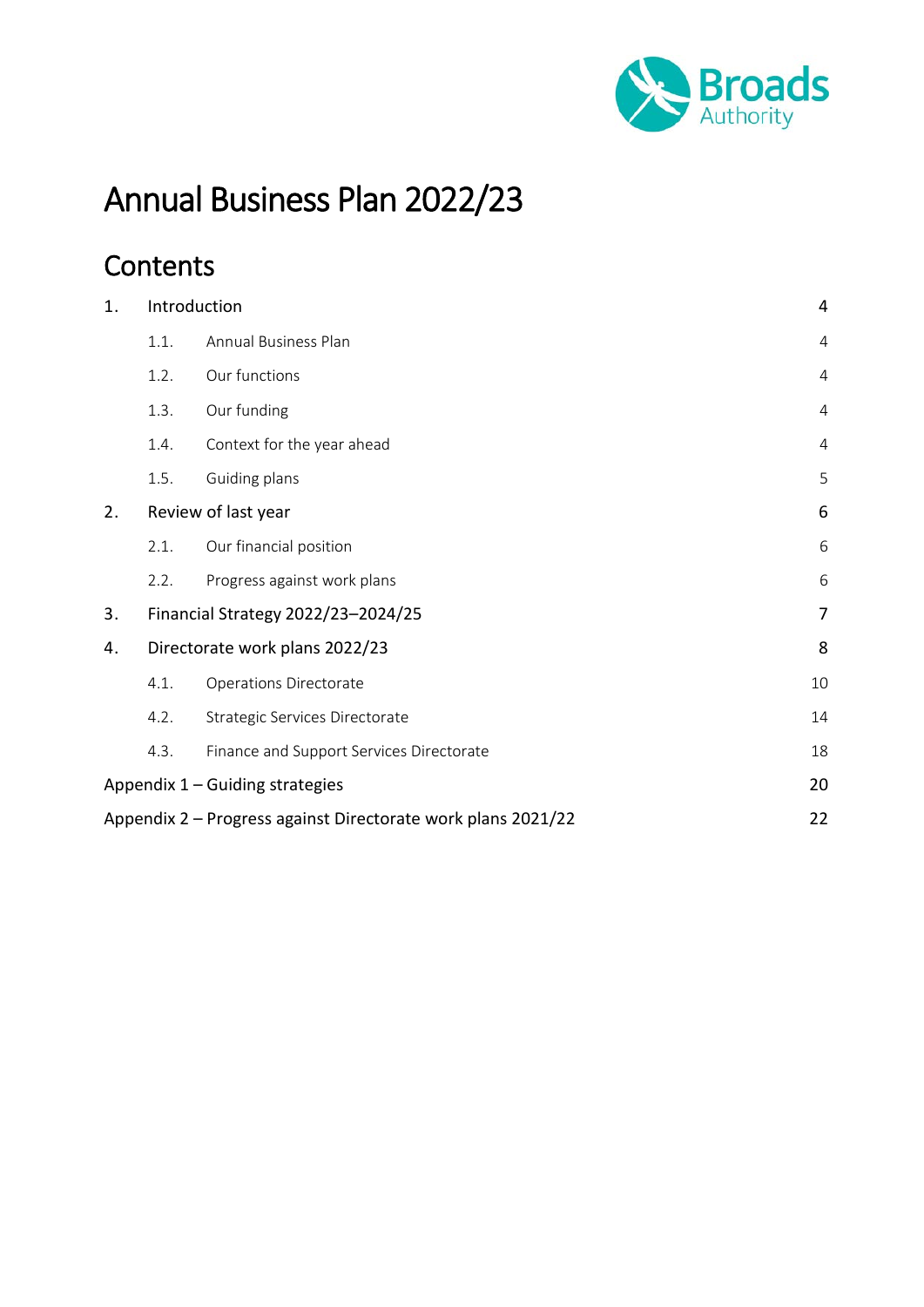# <span id="page-1-0"></span>1. Introduction

### <span id="page-1-1"></span>1.0. Annual Business Plan

This Annual Business Plan outlines the Broads Authority's work plans for 2022/23 and its 3-year financial strategy for 2022/23 to 2024/25.

Our work plans are guided by the Broads Plan, the partnership strategy for the Broads, and we work with many organisations, interest groups and local communities to achieve the vision and objectives for the area. Figure 1 (page 8) shows the 'golden thread' from the Broads Plan to our work plans and other policies, plans and programmes.

### <span id="page-1-2"></span>1.1. Our functions

The Broads Authority has a duty to manage the Broads for the following three purposes:

- Conserving and enhancing the natural beauty, wildlife and cultural heritage of the Broads;
- Promoting opportunities for the understanding and enjoyment of the special qualities of the Broads by the public; and
- Protecting the interests of navigation.

No priority is set between these purposes. It is up to the Authority in any particular instance to decide on their relative priority, supporting its commitment to the integrated management of the Broads.

In managing the area, the Authority must also have regard to:

- The national importance of the Broads as an area of natural beauty and one which affords opportunities for open air recreation;
- The desirability of protecting the natural resources of the Broads from damage; and
- The needs of agriculture and forestry and the economic and social interests of those who live and work in the Broads.

The Authority also has the duty to maintain the navigation area for the purposes of navigation to such standard as appears to it to be reasonably required; and to take such steps to improve and develop it as it thinks fit. It may carry out works and do other things in relation to any adjacent waters in or over which it has sufficient rights or interest for the improvement of navigation on those waters.

### <span id="page-1-3"></span>1.2. Our funding

The Authority's funding is through National Park Grant (NPG) provided by Defra, and navigation income funded by toll payers. Our financial strategy for 2022/22 to 2024/25 is in **Section 3**.

### <span id="page-1-4"></span>1.3. Context for the year ahead

The Broads Authority, and the Broads itself with its internationally important biodiversity and vital tourism industry, have weathered the Covid-19 (C-19) pandemic over the past two years. It has not been easy, but are optimistic that our lives can return to 'normal'.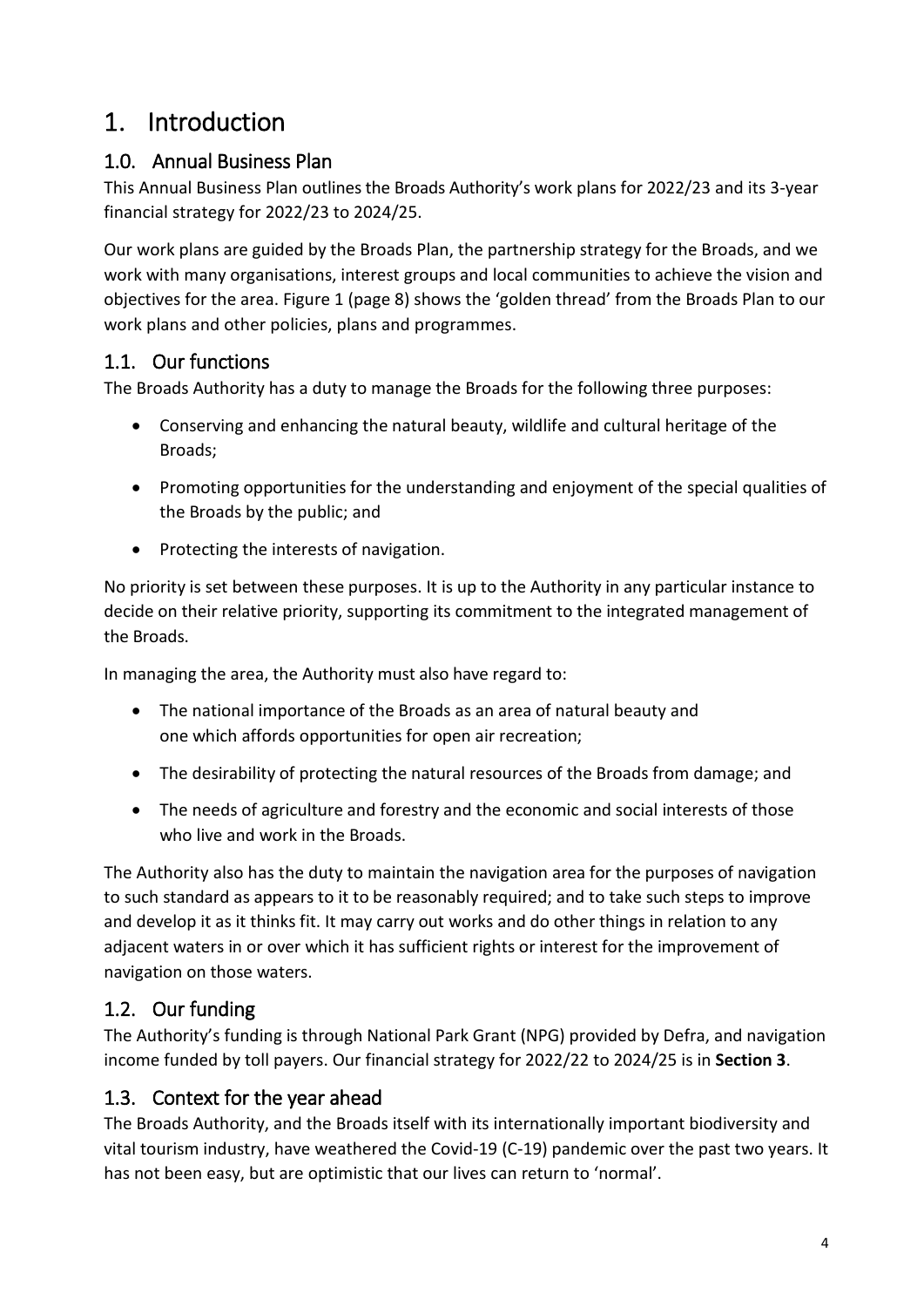During the pandemic we, like many others, have found new ways of working, with many of our office-based staff working from home and our field-based and frontline staff using safe distancing measures to keep maintaining our services. Broads Authority employees are trialing agile working practices, to assess how it may be possible to continue working from home for part of the week for some roles, with the prime objective of delivering our services efficiently.

One result of the pandemic is that high numbers of people came and visited the Broads, including a new audience of young people getting out on to the water for the first time, and sports such as paddle boarding seeing a rise in popularity. As we move towards this year's summer season, we can start to assess if the increased and more varied user demographic will represent longer-term change.

As the season starts, we are continuing with the package of safety measures designed last year to respond to the rise in waterways users, with a greater Ranger presence on the water, and a dedicated Senior Ranger to deal with prosecutions and compliance. This, together with our animated safety videos which have been reviewed following feedback from stakeholders and will be distributed by the hire boat companies to their customers, will hopefully make sure everyone has a safe, responsible and enjoyable visit to the Broads.

While we are optimistic that the worst of the pandemic is behind us, we must be mindful of other major issues facing the Broads: climate change, and in particular sea-level rise; the longterm decline of biodiversity; the need for the emerging agricultural support scheme to take account of our fen and grazing marshes; the competition for limited water resources; and the increased financial pressures.

All these issues require the Broads Authority to take a long view. With this in mind, we are refreshing the strategic objectives in the Broads Plan, the key strategic partnership plan for the Broads. The document has a robust framework, with a long-term vision and aims, and in this rapidly changing environment we will need to be flexible to the challenges we face.

With the Government having published its response to the Landscapes Review, a priority is to consider the opportunities the report's recommendations will bring for the management of the Broads. Members have discussed the Broads Authority response to the Landscapes Review consultation at their meeting in March 2022. This is an historic moment to influence the purpose and functioning of the Broads Authority.

There is an opportunity to 'build back better' towards a green recovery. A great deal of excellent work on this theme is already underway, which will provide a useful context for the landscape-scale management of the Broads. As always, working in partnership will be at the heart of any initiatives. The Authority owns little land itself but can work with others to support major change.

#### <span id="page-2-0"></span>**1.4.** Guiding plans

Th[e Landscapes Review](https://assets.publishing.service.gov.uk/government/uploads/system/uploads/attachment_data/file/833726/landscapes-review-final-report.pdf) (2019) sets out 27 proposals to protect and improve England's protected landscapes.

The Government published its response [\(Landscapes review \(National Parks and AONBs\):](https://www.gov.uk/government/publications/landscapes-review-national-parks-and-aonbs-government-response/landscapes-review-national-parks-and-aonbs-government-response)  [government response -](https://www.gov.uk/government/publications/landscapes-review-national-parks-and-aonbs-government-response/landscapes-review-national-parks-and-aonbs-government-response) GOV.UK (www.gov.uk)) to the Landscape Review in January 2022, with the following vision for protected landscapes: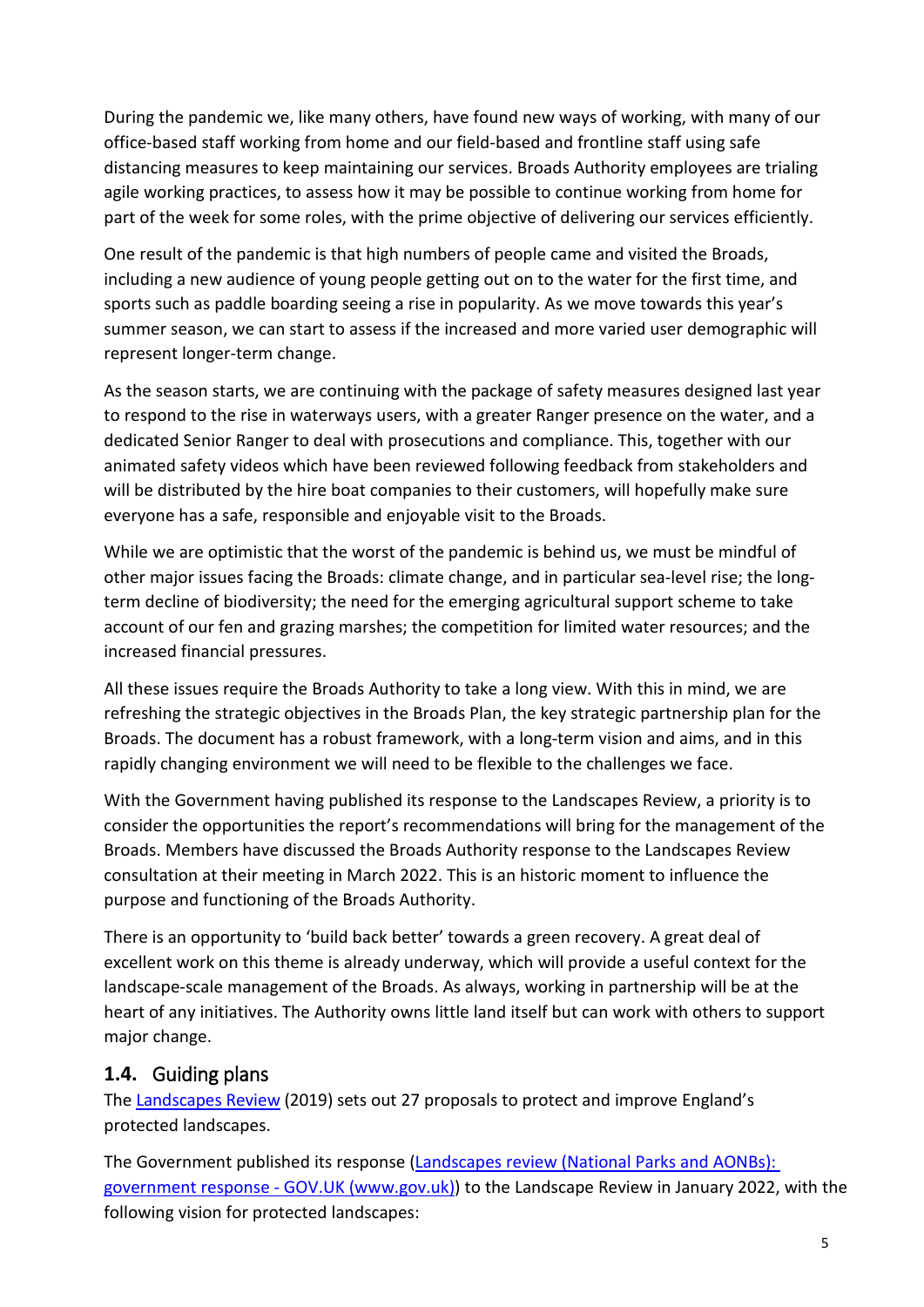'A coherent national network of beautiful, nature-rich spaces that all parts of society can easily access and enjoy. Protected landscapes will support thriving local communities and economies, improve our public health and wellbeing, drive forward nature recovery, and build our resilience to climate change.'

The [25-year Environment Plan](http://www.gov.uk/government/publications/25-year-environment-plan) (2018) aims to improve the environment within a generation by setting goals for clean air and water, wildlife, environmental hazards, sustainable resource use, engagement with the natural environment, climate change adaptation, minimising waste and managing exposure to chemicals.

At a local level, the **Broads Plan** sets a long-term vision and shorter-term objectives and guides more detailed plans, programmes and policies for us and for partners working in the Broads. The current Plan was adopted in 2017 and is currently being reviewed for final adoption in 2022: [www.broads](http://www.broads-authority.gov.uk/broads-authority/how-we-work/strategy)[authority.gov.uk/broads-authority/how-we-work/strategy](http://www.broads-authority.gov.uk/broads-authority/how-we-work/strategy)

Sitting under the Broads Plan are a number of **guiding strategies** (see Appendix 1).

# <span id="page-3-0"></span>2. Review of last year

#### <span id="page-3-1"></span>2.0. Our financial position

The forecast for the end of 2021/22 reflects a more positive position than that compared to the Latest Available Budget. For core income the forecast indicates an increase of £195,000 relating to Navigation tolls, and for investment income a loss of £7,500. The impact of COVID-19 and supply shortages have meant some capital expenditure, such as vehicle replacements have been delayed until 2022/23. The increased income has help offset some of the increased costs such as rising energy costs. The consolidated deficit of £362,256 will be balanced through the National Park and Navigation reserves.

It is likely that the Authority will see an underspend in some projects which may result in budget holders submitting carry forward requests. Where this is the case, budget holders will submit carry forwards for the full Authority to consider in May.

Both reserves are forecast to remain above the minimum operating levels at the end of 2021/22. While the budgeted financial position is sustainable in the short term, the fact that National Park income has not risen in line with salary costs presents a challenge for future years.

The year-end report to the Authority, when available, will be published on our website at [www.broads-authority.gov.uk/about-us/committees/broads-authority](http://www.broads-authority.gov.uk/about-us/committees/broads-authority)

#### <span id="page-3-2"></span>2.1. Progress against work plans

A summary of progress against last year's Directorate work plans is in Appendix 2.

Each year we set a small number of strategic priorities, focused on Authority-led projects that have high resource needs or a very large impact on the Broads, or that are politically sensitive. These priorities help us target resources and make the most of partnership working and external funding opportunities. The summary tables in Appendix 2 highlight last's years priorities, and updates are reported regularly to the Broads Authority.

The strategic priorities for 2022/23 are: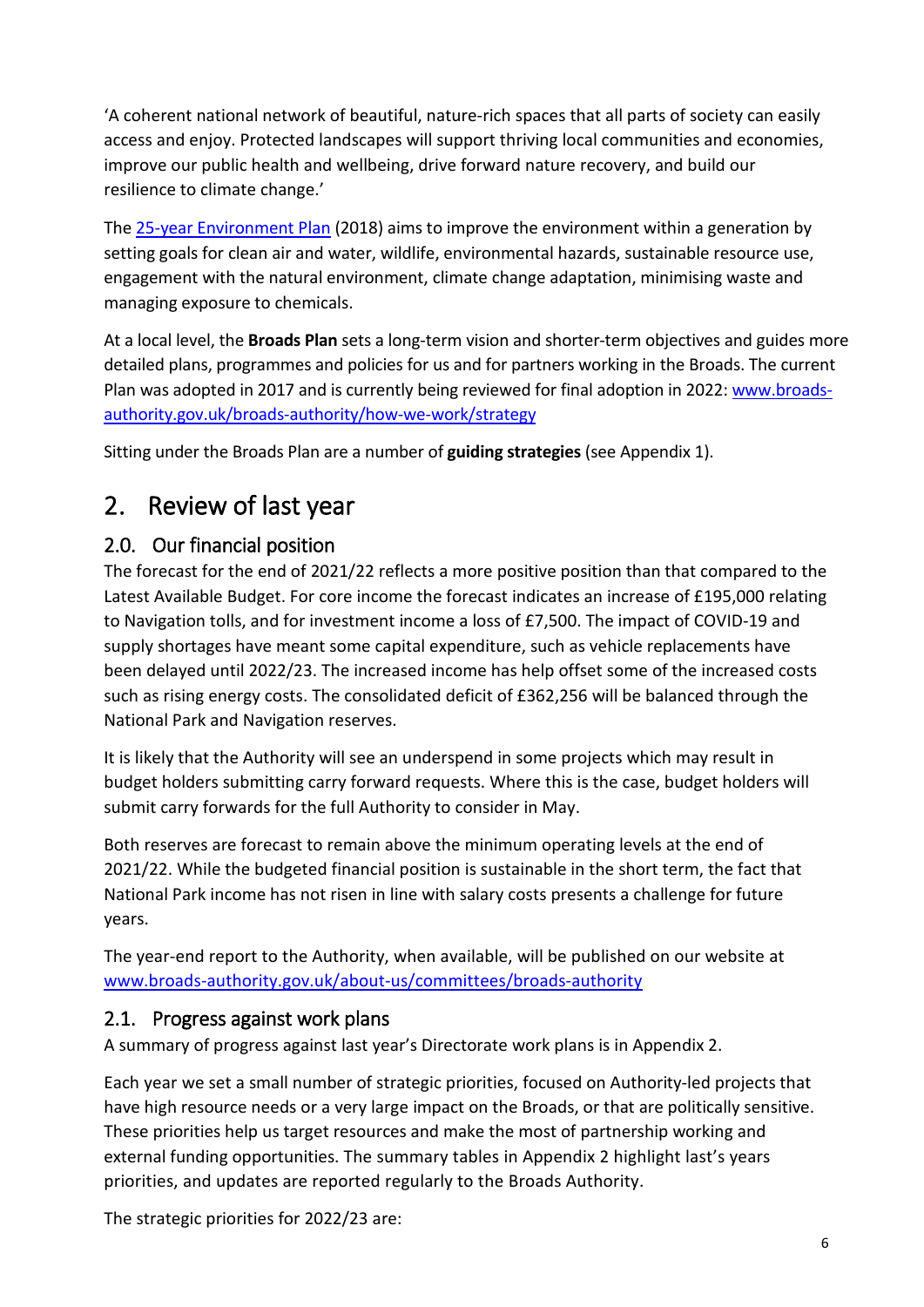- Response to the Government's proposals on the Landscapes Review
- Broads strategy and policy review (Broads Plan and Local Plan)
- Safety in the Broads and Hire Boat Licensing Review
- Responding to climate change (Broadland Futures Initiative and Climate Change Action Plan)
- Water, Mills and Marshes Landscape Partnership Scheme
- Nature for Climate Peatland Grant Scheme Discovery Grant
- Farming in Protected Landscapes
- Tolls system replacement

# <span id="page-4-0"></span>3. Financial Strategy 2022/23–2024/25

At the time of writing, we are awaiting confirmation about our 2022/23 National Park Grant settlement. From discussions, it looks like the settlement will be for one financial year only, with possibly indicative figures for the following two years, which creates uncertainty for future years.

Our guiding principles in setting our Financial Strategy from 2022/23 are:

- A provisional 2% pay increase for staff. We have just been notified of the outcome for the 2021/22 settlement at 1.75%, compared to the provision for a 2% increase included in the budget.
- Additional Employer National Insurance for health and social care costs.
- Rising inflation may delay or reduce the scale of some of the planned projects.
- Red diesel used in plant and equipment will no longer be entitled to reduced rate of tax from 1 April 2022.
- Boat numbers will remain below 2021/22 levels.
- National Park Grant remains at 2021/22 level. This is subject to confirmation from DEFRA.
- £50,000 will be transferred from Navigation reserves annually to repay the £250,000 payment from National Park reserves.
- Maintaining the National Park reserve at 10% plus £100,000 and the Navigation reserve at 10% of net expenditure.
- While National Park income and expenditure is operating at a deficit over the next three years, this is balanced through the use of the National Park reserve in 2022/23. While the outcome of the new settlement is awaited, figures for 2023/24 onwards should be viewed with a high degree of uncertainty. Areas of additional expenditure require prudent planning to ensure they continue to be affordable, sustainable and are not overly reliant on National Park Grant.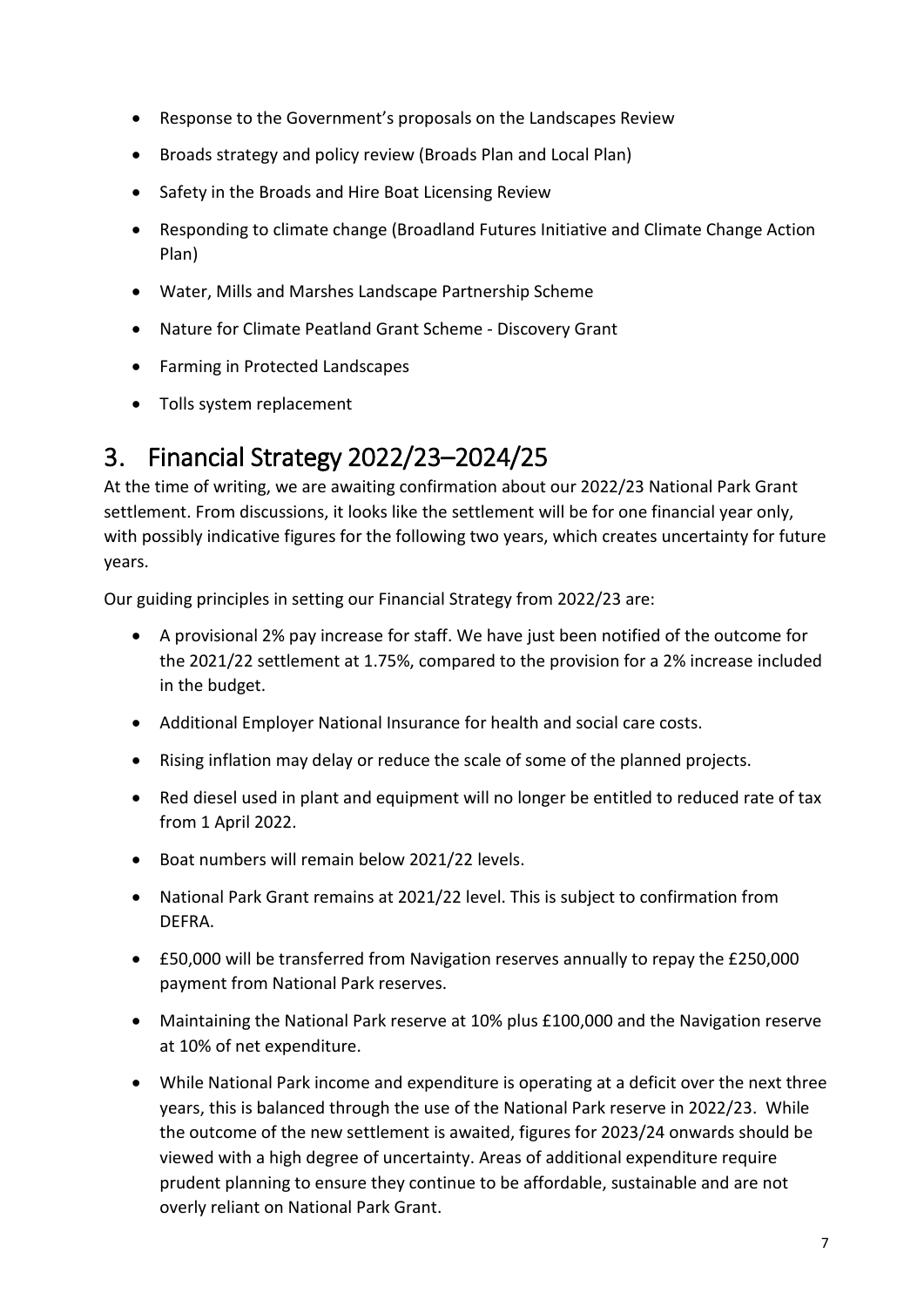The financial position for navigation income looks to return to a surplus position by 2024/25. The Financial Strategy takes account of a reduction in hire boat numbers; a 1% reduction in boat numbers could result in a £37,000 reduction in income. The above minimum toll increase allows for the Navigation reserve to be built up whilst maintaining the 10% minimum reserve.

Our Financial Strategy for 2022/23 – 2024/25 is published on our website: [www.broads](http://www.broads-authority.gov.uk/about-us/spending/budgets-and-financial-planning)[authority.gov.uk/about-us/spending/budgets-and-financial-planning.](http://www.broads-authority.gov.uk/about-us/spending/budgets-and-financial-planning) The latest available budget for 2022/23 is at **Table 1**. Detailed Directorate budgets are in the Directorate Work Plans in **Section 4**.

#### **Table 1**

Expenditure summary 2022/23

| Item by section                       | <b>National Park £</b> | <b>Navigation £</b> | <b>Consolidated £</b> |
|---------------------------------------|------------------------|---------------------|-----------------------|
| Income                                | (3,417,078)            | (3,758,390)         | (7, 175, 468)         |
| <b>Operations</b>                     | 1,663,813              | 3,027,533           | 4,691,346             |
| <b>Strategic Services</b>             | 1,357,841              | 332,861             | 1,690,702             |
| Finance & Support Services            | 894,213                | 766,562             | 1,660,775             |
| Corporate items                       | 93,638                 | 52,962              | 146,600               |
| Contributions from earmarked reserves | (377,062)              | (284, 408)          | (661, 470)            |
| (Surplus)/Deficit                     | 215,365                | 137,120             | 352,485               |

# <span id="page-5-0"></span>4. Directorate work plans 2022/23

This section outlines the annual work plans for our three Directorates:

- Finance and Support Services Directorate
- Operations Directorate
- Strategic Services Directorate

**Appendix 2** shows progress against last year's work plans. **Fig.1** shows the link between the Broads Plan, which sets the high-level strategic direction for the Broads, and our Directorate work plans.

Our staffing structure chart is at [www.broads-authority.gov.uk/about-us/who-we-are/staff.](http://www.broads-authority.gov.uk/about-us/who-we-are/staff)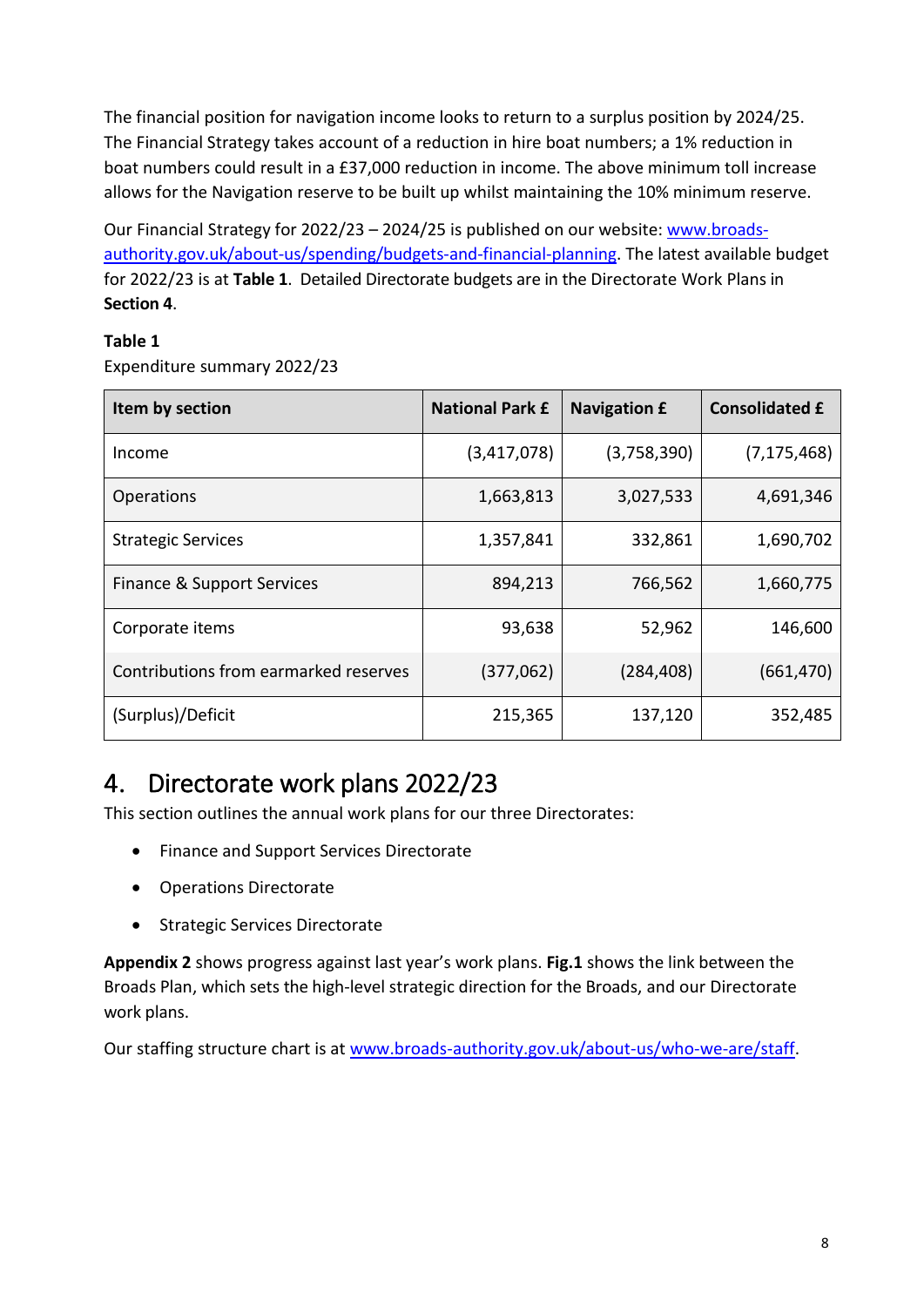#### **Fig. 1**

'Golden thread' strategic framework

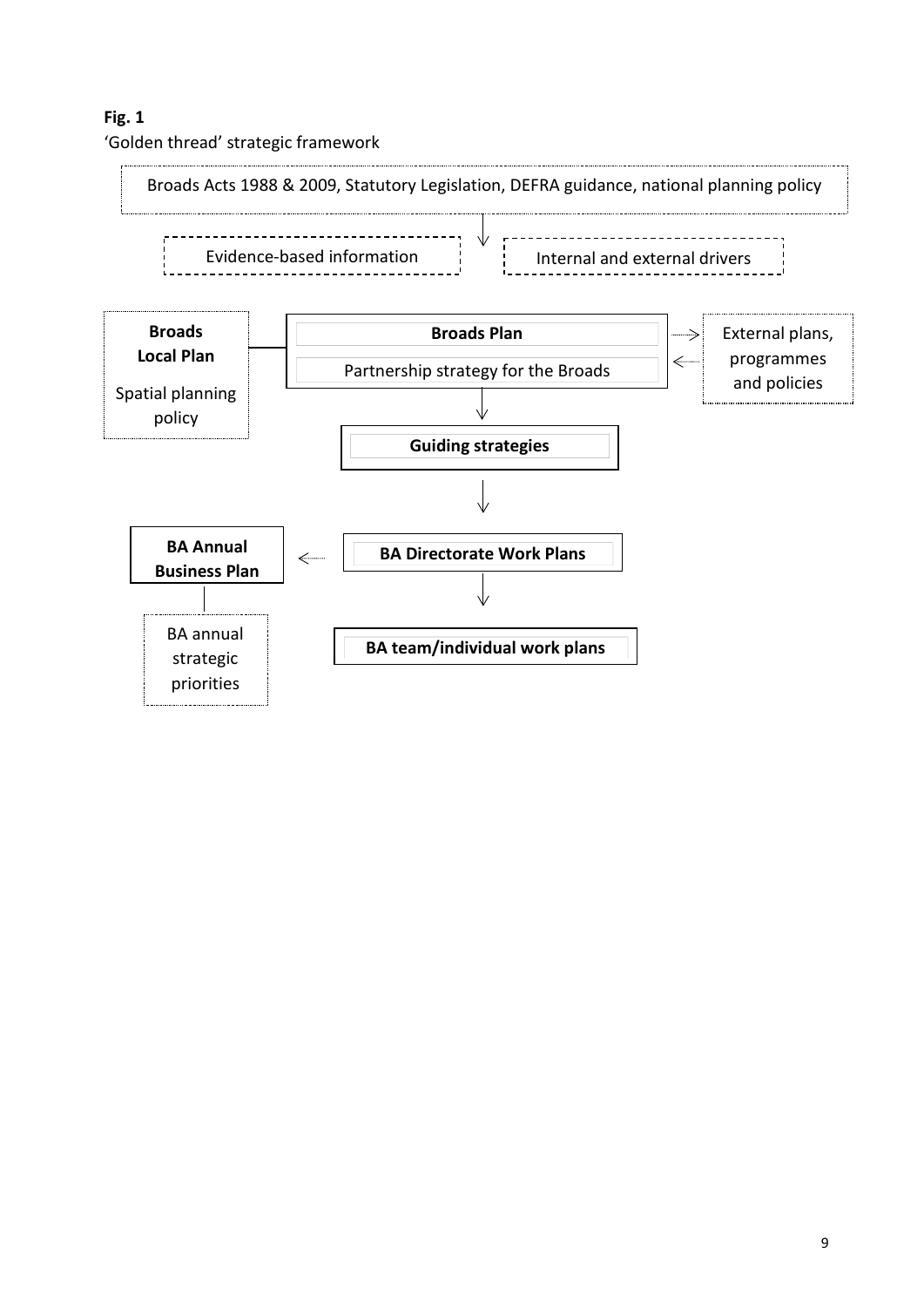### <span id="page-7-0"></span>4.0. Operations Directorate

The Operations Directorate includes Construction, Maintenance & Ecology (CME), Ranger Services and the Safety Management Team.

Activity for the CME Team in 2022/23 is apportioned at 70% Navigation/30% National Park (20% conservation and 10% recreation). We regularly report on our delivery within CME and safety management to the Navigation Committee. Ranger team apportionment has been amended to 70% Navigation/30% National Park to reflect the time spent on the respective tasks. Ranger Team work plans and priorities are agreed at area level, according to local priorities.

#### **Table 2**

Operations Directorate: Work plan 2022/23 (summary)

| <b>Ref</b>      | <b>Work area</b><br>[Broads Plan refs]              | <b>Planned priority actions 2022/23</b>                                                                                                                                                                                                                                                                                                                     |
|-----------------|-----------------------------------------------------|-------------------------------------------------------------------------------------------------------------------------------------------------------------------------------------------------------------------------------------------------------------------------------------------------------------------------------------------------------------|
| OD1             | Lake restoration<br>$[2.1]$                         | (BA strategic priority)                                                                                                                                                                                                                                                                                                                                     |
|                 |                                                     | After 4 years the CANAPE funded works to construct a lagoon at<br>Chara Bay, Hickling Broad have been completed. The projects<br>funding has finished and the monitoring and consolidation<br>phases begin. The priority is to establish reed and reed mace<br>during the 2022/23 growing seasons to stabilise and retain<br>material used in construction. |
| OD <sub>2</sub> | Priority habitat<br>site management<br>[2.3, 5.5]   | Implement rotational habitat management programmes on<br>management agreement sites and Broads Authority owned<br>land; Review expiring HLS agri-environment scheme<br>agreements, transfer sites into new schemes and pursue new<br>site agreements for priority habitats.                                                                                 |
| OD <sub>2</sub> | Priority habitat<br>site management<br>[2.3, 5.5]   | Work with local reed and sedge cutters to support commercial<br>management on Authority managed sites, including How Hill.                                                                                                                                                                                                                                  |
| OD <sub>2</sub> | Priority habitat<br>site management<br>[2.3, 5.5]   | Review National Nature Reserve (NNR) management plan for<br>How Hill NNR and Buttle Marsh; following feasibility study into<br>raising of water levels at Buttle Marsh for biodiversity and<br>carbon storage benefits, scope and budget site project.                                                                                                      |
| OD <sub>3</sub> | Invasive non-<br>native species<br>management [2.4] | Implement BA work plans to control invasive non-native species<br>in identified priority areas and encourage management activity<br>at catchment level (floating pennywort on River Ant a priority).                                                                                                                                                        |
| OD <sub>4</sub> | Research and<br>monitoring for                      | Carry out annual water plant survey on selected broads and<br>prioritized river stretches; produce framework to guide long-<br>term Authority monitoring programme on fen sites.                                                                                                                                                                            |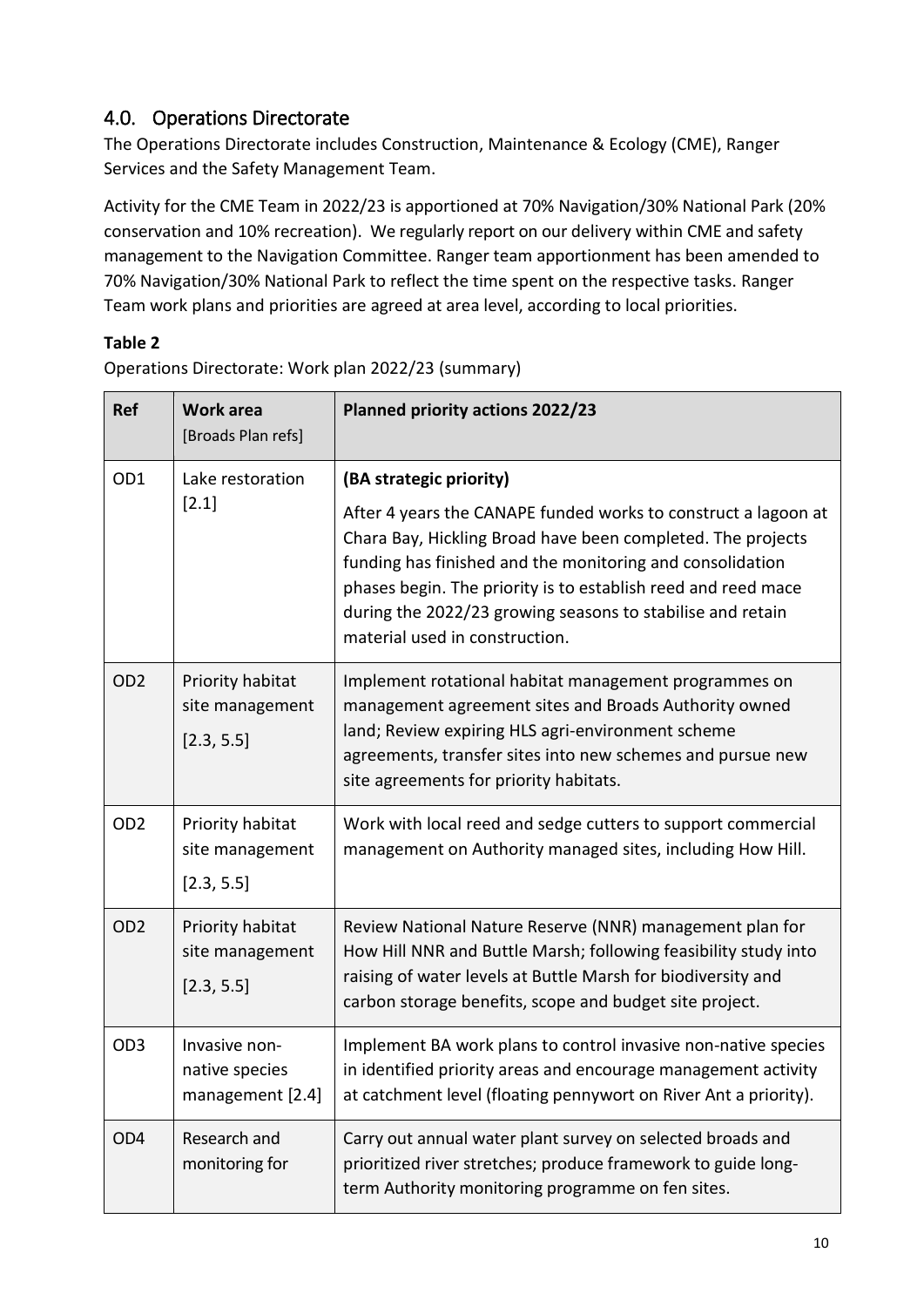| <b>Ref</b>      | <b>Work area</b><br>[Broads Plan refs]                                           | <b>Planned priority actions 2022/23</b>                                                                                                                                                                                                                                                            |  |
|-----------------|----------------------------------------------------------------------------------|----------------------------------------------------------------------------------------------------------------------------------------------------------------------------------------------------------------------------------------------------------------------------------------------------|--|
|                 | biodiversity<br>$[2.6]$                                                          |                                                                                                                                                                                                                                                                                                    |  |
| OD <sub>5</sub> | <b>Ranger Services</b>                                                           | Complete two adjacent waters surveys to monitor toll and BSS<br>compliance (June/October); carry out navigation patrolling and<br>hold pop-up safety events; Rangers to contribute information to<br>Broads Authority social media to provide public safety and other<br>navigational information. |  |
| OD <sub>6</sub> | Dredging and<br>sediment disposal<br>[3.1, 3.2]                                  | Carry out dredging works to achieve Waterways Specification in<br>priority areas in line with dredging programme.                                                                                                                                                                                  |  |
| OD <sub>7</sub> | Navigation water<br>space<br>maintenance,<br>expansion and<br>extension<br>[4.1] | Liaise with Network Rail on planned works for swing bridges at<br>Reedham), Somerleyton and Oulton. Timetable will need to be<br>agreed between Network Rail and Greater Anglia.                                                                                                                   |  |
| OD <sub>7</sub> | Navigation water<br>space<br>maintenance,<br>expansion and<br>extension<br>[4.1] | Work to Tripartite Agreement to 2022/23 for operation of<br>Mutford Lock and road bridge. Provide evidence to inform<br>feasibility study and budget plan for restoration of lock walls.                                                                                                           |  |
| OD <sub>8</sub> | Aquatic plant<br>cutting and tree<br>and scrub<br>management [4.2]               | Carry out annual tree and scrub management regimes and<br>annual regime for aquatic plant cutting in navigation channels<br>to agreed criteria. Review and re-survey riverside tree<br>management zones to assess past work and prioritise future<br>regimes.                                      |  |
| OD <sub>9</sub> | Safety and security<br>for the navigation<br>and boats<br>$[4.3]$                | Continue roll out of electronic condition monitoring; maintain<br>and relocate mobile speed awareness electronic signage to assist<br>navigators.                                                                                                                                                  |  |
| OD <sub>9</sub> | Safety and security<br>for the navigation<br>and boats<br>$[4.3]$                | (BA strategic priority)<br>Manage and monitor safety in the Broads for all users, incl. new<br>Ranger training, safety videos, user surveys; review Marine<br>Accident Investigation Branch report; review new safety                                                                              |  |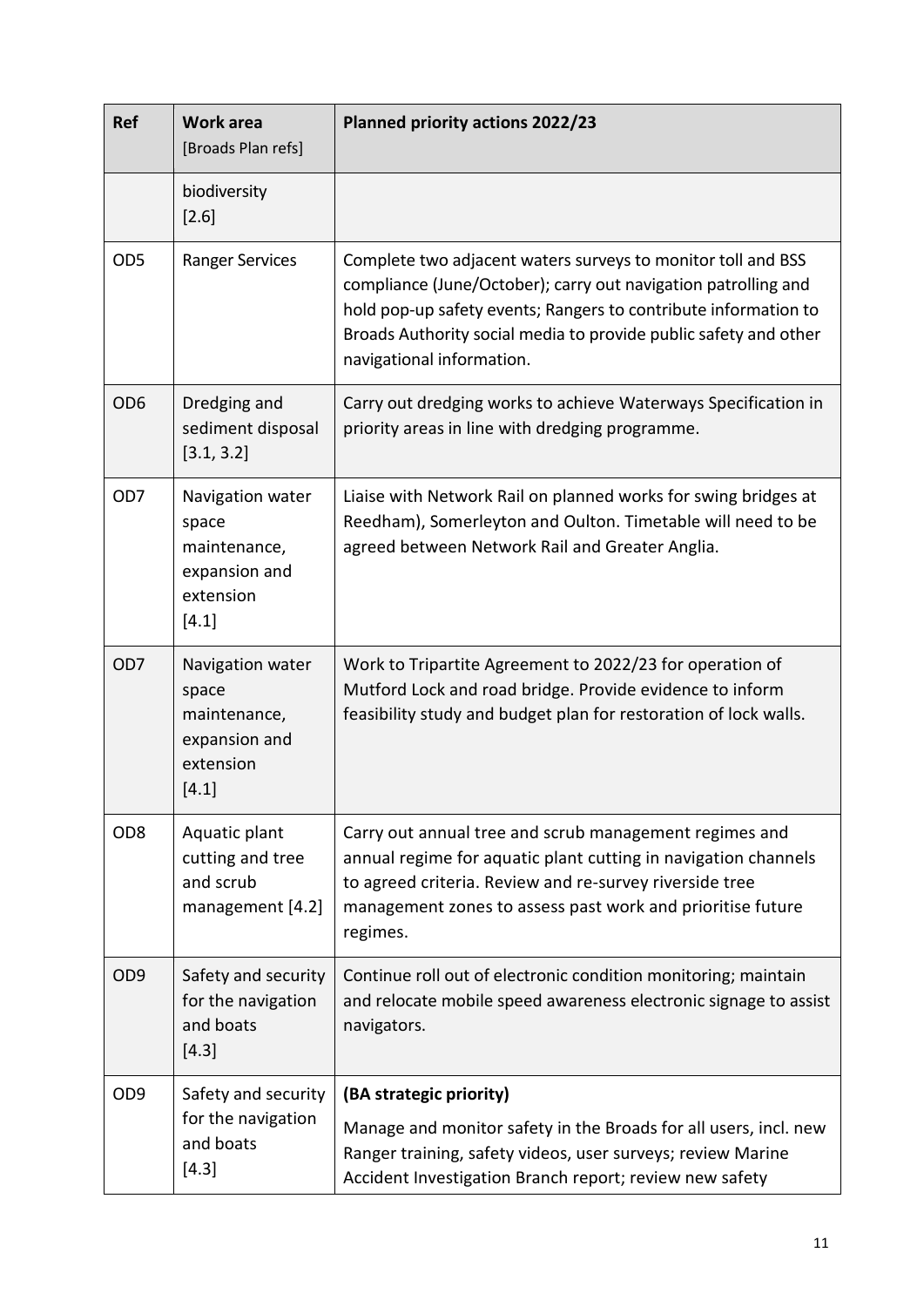| Ref             | <b>Work area</b><br>[Broads Plan refs]                                             | Planned priority actions 2022/23                                                                                                                                                                                                                                                         |
|-----------------|------------------------------------------------------------------------------------|------------------------------------------------------------------------------------------------------------------------------------------------------------------------------------------------------------------------------------------------------------------------------------------|
|                 |                                                                                    | measures and liaise with Broads Hire Boat Federation on any<br>additional measures.                                                                                                                                                                                                      |
| OD <sub>9</sub> | Safety and security<br>for the navigation<br>and boats<br>$[4.3]$                  | Carry out regular site checks at all Authority managed facilities<br>and manage to agreed standards.                                                                                                                                                                                     |
| OD <sub>9</sub> | Safety and security<br>for the navigation<br>and boats<br>$[4.3]$                  | Work with governing bodies to implement updated Hire Boat<br>Code (Version 2: April 2021) and administer Hire Boat Licensing<br>Scheme audits; work with Broads Hire Boat Federation, British<br>Marine and Royal Yachting Association to ensure key safety<br>measures are implemented. |
| OD10            | Water, Mills and<br>Marshes [multiple]                                             | (BA strategic priority)<br>Implement and report to National Lottery Heritage Fund on<br>partnership projects to agreed revised schedules (scheme<br>extended to 2024).                                                                                                                   |
| OD11            | Integrated<br>physical access<br>network and<br>riverside facilities<br>[6.1, 6.2] | Carry out rolling programme of structural assessment at all BA<br>24-hour moorings and implement planned works, seek<br>opportunities to bring new locations into use as mooring<br>locations, slipways and paddle sports launch points.                                                 |
| OD11            | Integrated<br>physical access<br>network and<br>riverside facilities<br>[6.1, 6.2] | Implement Broads Integrated Access Strategy action plan, incl.<br>BA-led projects (also see 8.2).                                                                                                                                                                                        |
| OD11            | Integrated<br>physical access<br>network and<br>riverside facilities<br>[6.1, 6.2] | Implement network riverside facilities annual maintenance and<br>expansion programme to agreed schedules.                                                                                                                                                                                |
| OD12            | Operations<br>administration                                                       | Provide administrative support to Directorate officers and<br>committees/working groups.                                                                                                                                                                                                 |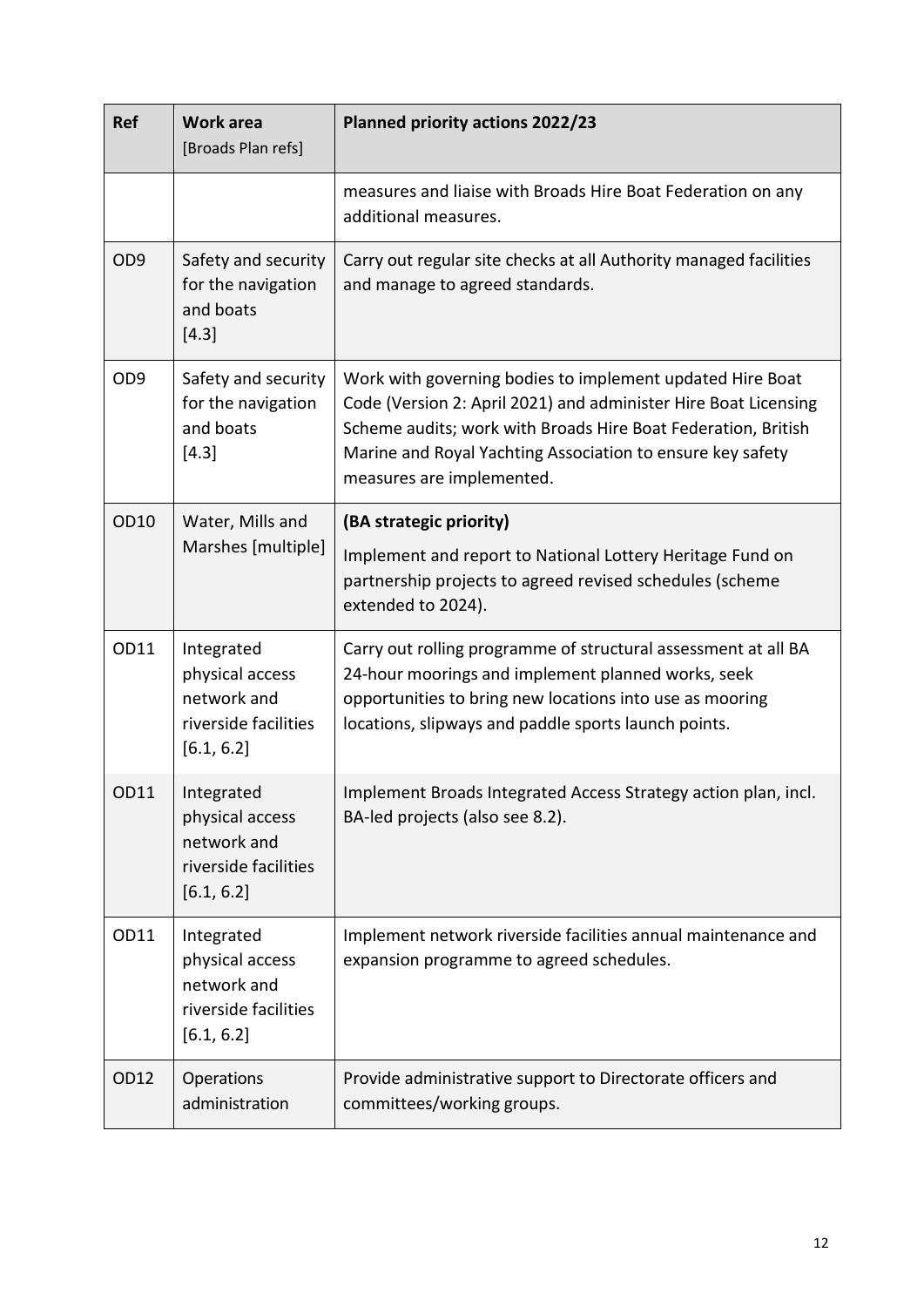Operations Directorate: Expenditure 2022/23

| Item by section                           | <b>National Park Grant £</b> | <b>Navigation £</b> | <b>Consolidated £</b> |
|-------------------------------------------|------------------------------|---------------------|-----------------------|
| Construction &<br>Maintenance             | 535,407                      | 881,963             | 1,417,370             |
| Equipment, Vehicles<br>and Vessel         | 219,194                      | 511,452             | 730,646               |
| <b>Water Management</b>                   | 3,000                        | 76,840              | 79,840                |
| Land Management                           | (40, 786)                    | $\mathbf 0$         | (40, 786)             |
| Waterways &<br><b>Recreation Strategy</b> | 3,000                        | 9,000               | 12,000                |
| Practical<br>Maintenance                  | 226,330                      | 413,866             | 640,196               |
| <b>Ranger Services</b>                    | 283,641                      | 791,259             | 1,074,900             |
| Safety                                    | 38,395                       | 84,035              | 122,430               |
| <b>Project Funding</b>                    | 11,011                       | 1,089               | 12,100                |
| <b>Operational Property</b>               | 99,057                       | 133,133             | 232,190               |
| <b>Head Office</b>                        | 187,355                      | 76,525              | 263,880               |
| Operations<br>Management &<br>Admin       | 98,209                       | 48,371              | 146,580               |
| <b>Total</b>                              | 1,663,813                    | 3,027,533           | 4,691,346             |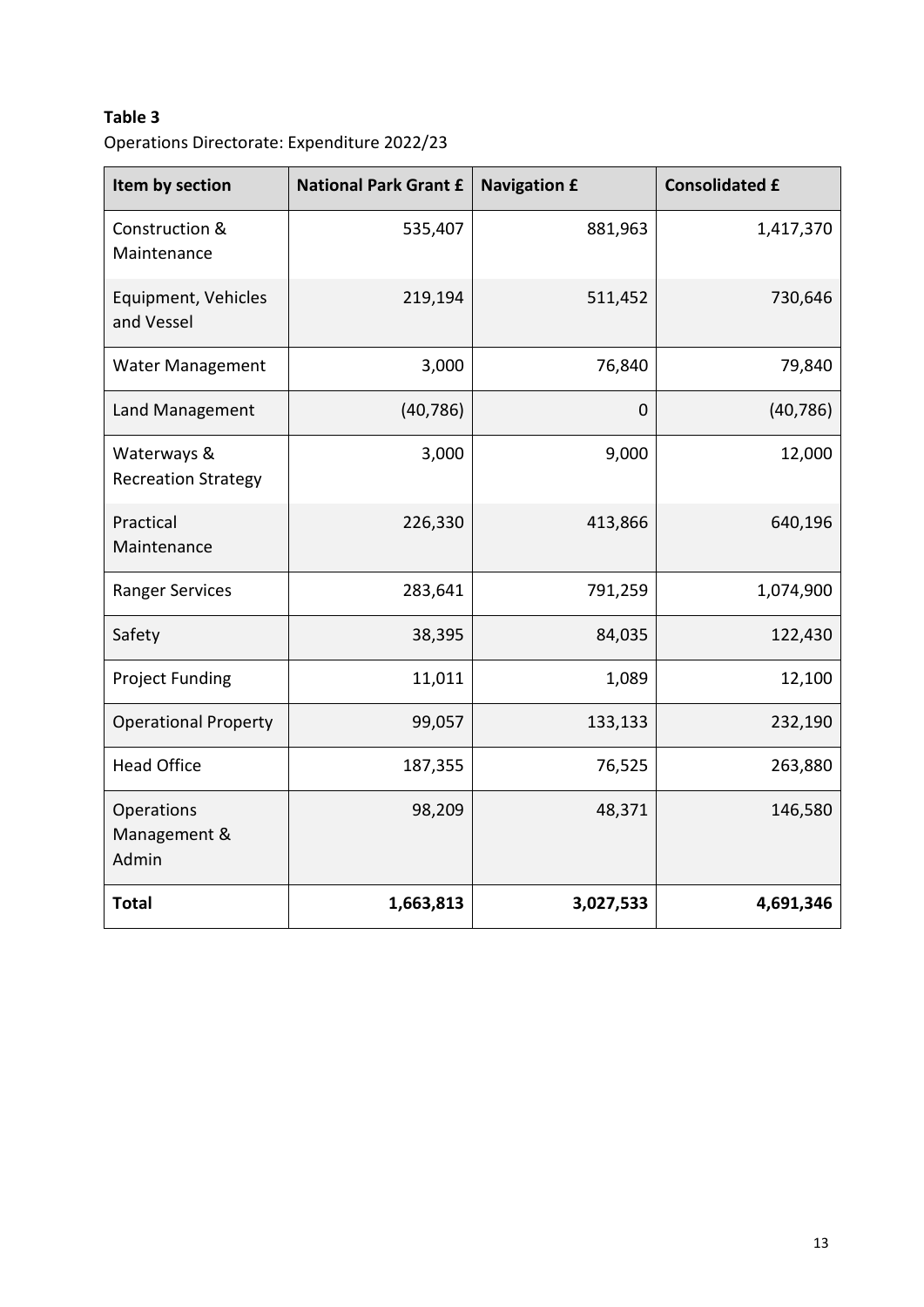### <span id="page-11-0"></span>4.1. Strategic Services Directorate

The Strategic Services Directorate includes Development Management, Strategy and Projects, Human Resources, Volunteer Services, Communications, Visitor Services and Education.

#### **Table 4**

Strategic Services Directorate: Work plan 2022/23 (summary)

| <b>Ref</b>      | <b>Work area</b>                                          | <b>Planned priority actions 2022/23</b>                                                                                                    |
|-----------------|-----------------------------------------------------------|--------------------------------------------------------------------------------------------------------------------------------------------|
|                 | [Broads Plan refs]                                        |                                                                                                                                            |
| SD1             | Strategy and project<br>planning                          | (BA strategic priority)<br>Review, update and produce the Broads Plan for adoption in                                                      |
|                 |                                                           | 2022.                                                                                                                                      |
| SD <sub>1</sub> | Strategy and project<br>planning                          | (BA strategic priority)                                                                                                                    |
|                 |                                                           | Coordinate and implement with partners the Nature for<br>Climate Peatland Grant Scheme (NCPGS) Discovery project to<br>agreed schedule.    |
| SD <sub>1</sub> | Strategy and project<br>planning                          | Update and implement Biodiversity & Water Strategy Action<br>Plan (Broads Biodiversity Partnership).                                       |
| SD <sub>1</sub> | Strategy and project<br>planning                          | (BA strategic priority)                                                                                                                    |
|                 |                                                           | Run the Farming in Protected Landscape programme and<br>support the Broads and Norfolk Coast Land Management<br>Board to allocate funding. |
| SD <sub>2</sub> | <b>Broadland Rivers</b><br>Catchment Plan                 | Implement small-scale local interventions and river<br>enhancement projects across catchment.                                              |
|                 | [1.1, 1.2, 1.4, 2.2]                                      |                                                                                                                                            |
| SD <sub>3</sub> | Climate change                                            | (BA strategic priority)                                                                                                                    |
|                 | planning incl. flood<br>risk management                   | Implement next steps of the Broadland Futures Initiative<br>programme, including the development of the modelling                          |
|                 | [1.3, 10.1, 10.2]                                         | which is expected in 2023.                                                                                                                 |
| SD <sub>3</sub> | Climate change                                            | (BA strategic priority)                                                                                                                    |
|                 | planning incl. flood<br>risk management                   | Implement agreed actions in the Authority's Climate Change<br>Action Plan.                                                                 |
|                 | [1.3, 10.1, 10.2]                                         |                                                                                                                                            |
| SD <sub>4</sub> | Lake restoration,<br>maintenance and<br>enhancement [2.1] | Deliver and review the Horsey wetland creation project, as<br>part of the CANAPE activities.                                               |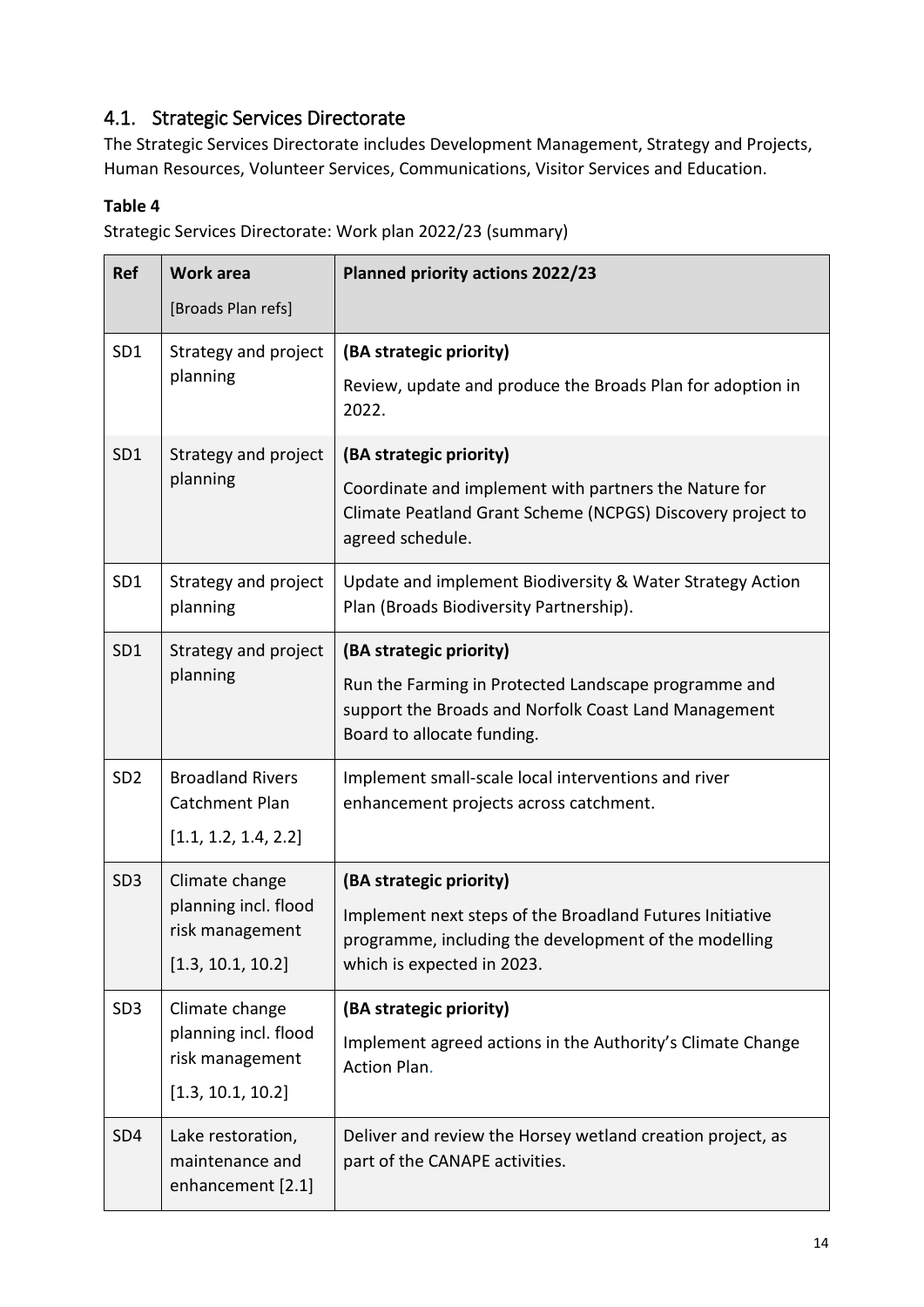| Ref             | <b>Work area</b>                                                           | <b>Planned priority actions 2022/23</b>                                                                                                                                                                                                                                                                                                            |
|-----------------|----------------------------------------------------------------------------|----------------------------------------------------------------------------------------------------------------------------------------------------------------------------------------------------------------------------------------------------------------------------------------------------------------------------------------------------|
|                 | [Broads Plan refs]                                                         |                                                                                                                                                                                                                                                                                                                                                    |
| SD <sub>5</sub> | Priority species and<br>invasive non-native<br>species<br>management [2.4] | Support agreed species management priority action, including<br>mink and floating pennywort control.                                                                                                                                                                                                                                               |
| SD <sub>6</sub> | Landscape-scale<br>habitat initiatives<br>$[2.5]$                          | Implement CANAPE project Work Package 4 to agreed<br>schedule, incl. wetland creation project to demonstrate carbon<br>farming.                                                                                                                                                                                                                    |
| SD7             | Communications<br>[7.1, 7.2, 7.3]                                          | Promote Broads National Park through branding guidelines<br>and action plan; implement Experience Interreg project to<br>revised schedule; manage Authority's events programme, PR<br>and media engagement, incl. support to key partnership<br>projects. Review how the Experience outdoor exhibition space<br>was used.                          |
| SD <sub>7</sub> | Communications<br>[7.1, 7.2, 7.3]                                          | Operate Authority's information centres and yacht stations to<br>provide a high standard of service to the public.                                                                                                                                                                                                                                 |
| SD7             | Communications<br>[7.1, 7.2, 7.3]                                          | Prepare next version of the Tourism Strategy for adoption in<br>2023.                                                                                                                                                                                                                                                                              |
| SD <sub>8</sub> | Education<br>[9.4, 9.5]                                                    | Implement Education Strategy annual action plan, incl. Broads<br>Curriculum, work placements, award schemes and Water, Mills<br>& Marshes activities. Review of the Education Strategy in 2022.                                                                                                                                                    |
| SD <sub>8</sub> | Education<br>[9.4, 9.5]                                                    | Prepare legacy of the Generation Green project.                                                                                                                                                                                                                                                                                                    |
| SD <sub>9</sub> | Development                                                                | (BA strategic priority)                                                                                                                                                                                                                                                                                                                            |
|                 | management<br>$[8.1]$                                                      | Review of the Local Plan for the Broads for adoption in 2024<br>(estimated).                                                                                                                                                                                                                                                                       |
|                 |                                                                            | Prepare and adopt Supplementary Planning Documents and<br>guidance to support Local Plan policy.                                                                                                                                                                                                                                                   |
| SD <sub>9</sub> | Development<br>management<br>[8.1]                                         | Provide high quality planning service, including determining<br>applications to national targets, providing free pre-application<br>advice, investigating alleged breaches of Planning & Listed<br>Building Consent including condition and s106 monitoring, and<br>resolving breaches of control; conduct annual Customer<br>Satisfaction Survey. |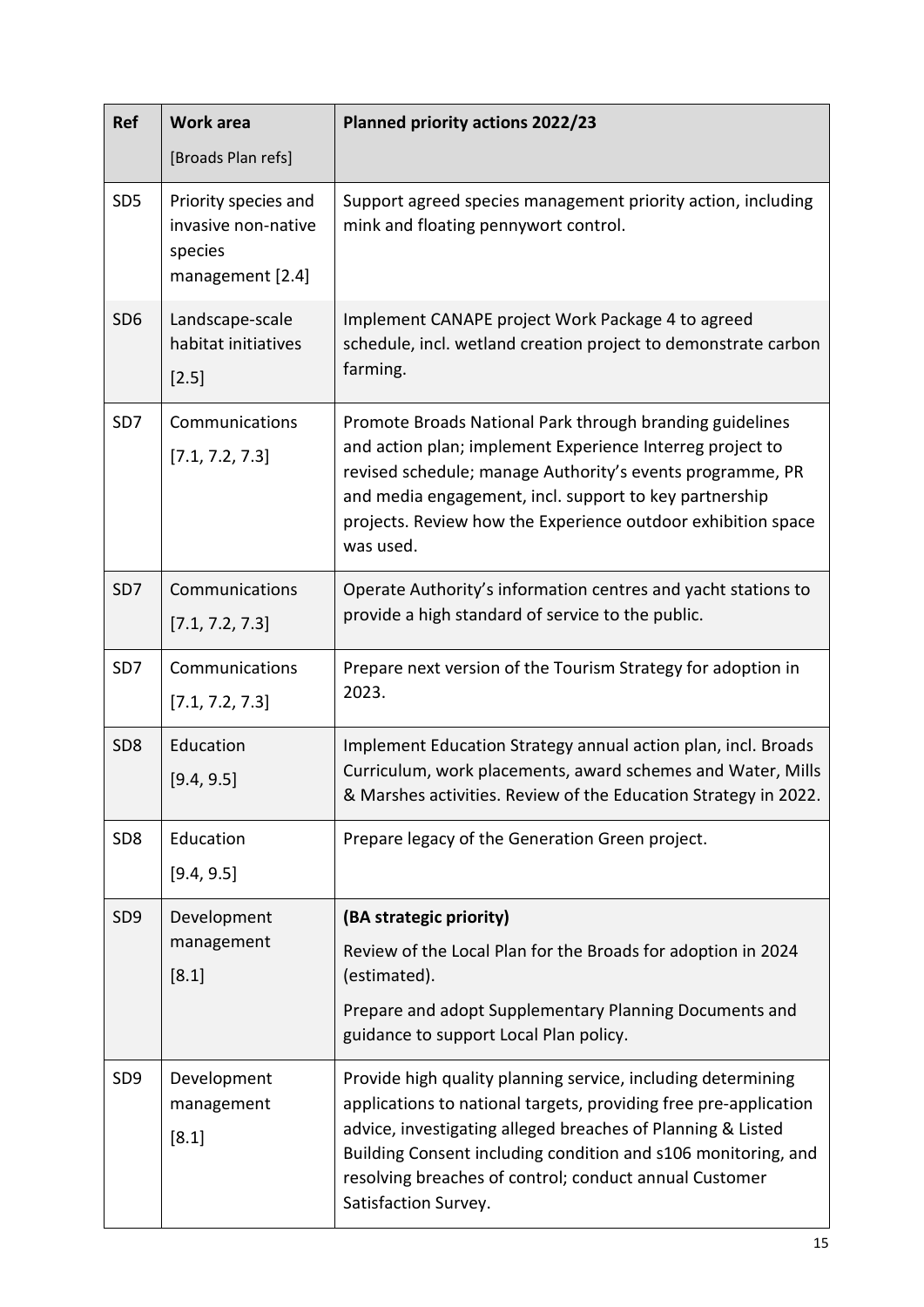| <b>Ref</b>      | <b>Work area</b>                                                                | <b>Planned priority actions 2022/23</b>                                                                                                                                                                                                                                                                                                                                 |
|-----------------|---------------------------------------------------------------------------------|-------------------------------------------------------------------------------------------------------------------------------------------------------------------------------------------------------------------------------------------------------------------------------------------------------------------------------------------------------------------------|
|                 | [Broads Plan refs]                                                              |                                                                                                                                                                                                                                                                                                                                                                         |
| SD <sub>9</sub> | Development<br>management<br>[8.1]                                              | Engage with District Councils on Land Registry changes to<br>ensure records are accurate.                                                                                                                                                                                                                                                                               |
| SD10            | Landscape<br>Character and<br><b>Historic Asset</b><br>Management (5.1,<br>5.2) | Review and adopt Conservation Area Appraisals for Halvergate<br>and Tunstall.                                                                                                                                                                                                                                                                                           |
| SD10            | Landscape<br>Character and<br><b>Historic Asset</b><br>Management (5.1,<br>5.2) | Implement Water, Mills and Marshes 'Land of the Windmills'<br>programme to agreed partnership schedules.                                                                                                                                                                                                                                                                |
| SD10            | Landscape<br>Character and<br><b>Historic Asset</b><br>Management (5.1,<br>5.2) | Produce a Design Guide for the Broads.                                                                                                                                                                                                                                                                                                                                  |
| SD11            | Undergrounding<br>wires programme<br>$[5.6]$                                    | Through the Steering Group, promote the implementation of<br>undergrounding wires projects, funded by UK Power<br>Networks.                                                                                                                                                                                                                                             |
| SD12            | <b>Volunteer Service</b><br>[10.2]                                              | Implement Volunteer Strategy annual action plan, including<br>the roll-out of modular training programme, Authority and<br>local community project support, promotional and celebration<br>events; recruitment of new volunteers as required.                                                                                                                           |
| SD12            | <b>Volunteer Service</b><br>[10.2]                                              | Review Volunteer Strategy for the Broads in 2022.                                                                                                                                                                                                                                                                                                                       |
| SD13            | <b>Human Resources</b>                                                          | Provide routine HR support services to the Authority's staff,<br>including payroll and pension management; support flexible<br>working opportunities through HR policy and recruitment;<br>implement Equality Working Group actions; provide support<br>for recruitment needs, including annual intake of apprentices;<br>review and update HR policies as appropriate. |
| <b>SD14</b>     | <b>Strategic Services</b><br>administration                                     | Provide administrative support to Directorate officers and<br>committees/working groups.                                                                                                                                                                                                                                                                                |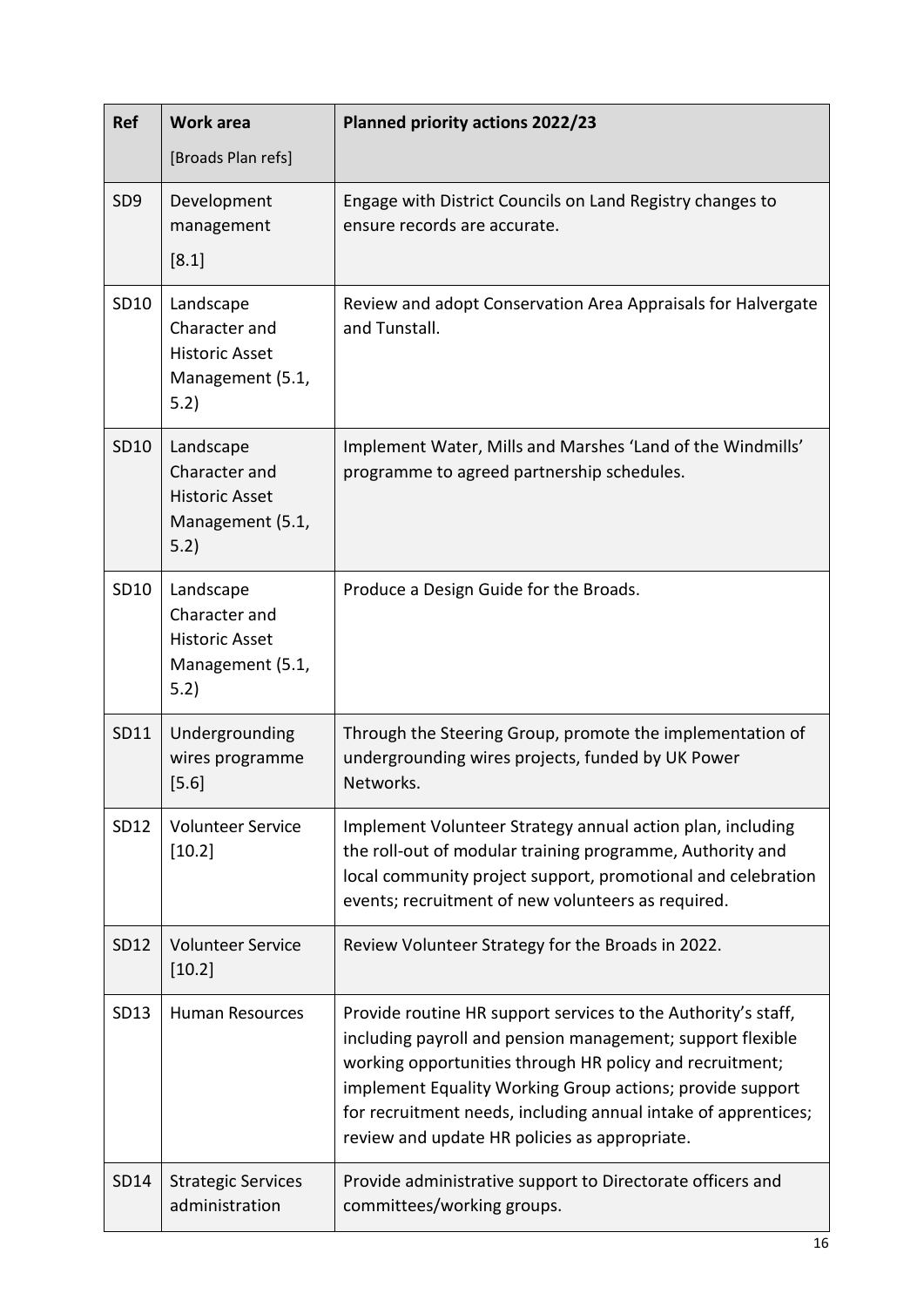Strategic Services: Expenditure 2022/23

| Item by section                                   | <b>National Park £</b> | <b>Navigation £</b> | <b>Consolidated £</b> |
|---------------------------------------------------|------------------------|---------------------|-----------------------|
| Development Management                            | 359,756                | 4,484               | 364,240               |
| <b>Strategy and Projects</b>                      | 192,269                | 10,231              | 202,500               |
| <b>NCPGS Discovery Grant</b>                      | 10,000                 | 0                   | 10,000                |
| Biodiversity                                      | 11,900                 | 0                   | 11,900                |
| Communications                                    | 344,994                | 83,710              | 428,704               |
| <b>Visitor Services</b>                           | 229,027                | 110,343             | 339,370               |
| <b>Human Resources</b>                            | 88,860                 | 61,750              | 150,610               |
| Volunteers                                        | 43,980                 | 29,320              | 73,300                |
| <b>Strategic Services</b><br>Management and Admin | 77,055                 | 33,023              | 110,078               |
| <b>Total</b>                                      | 1,357,841              | 332,861             | 1,690,702             |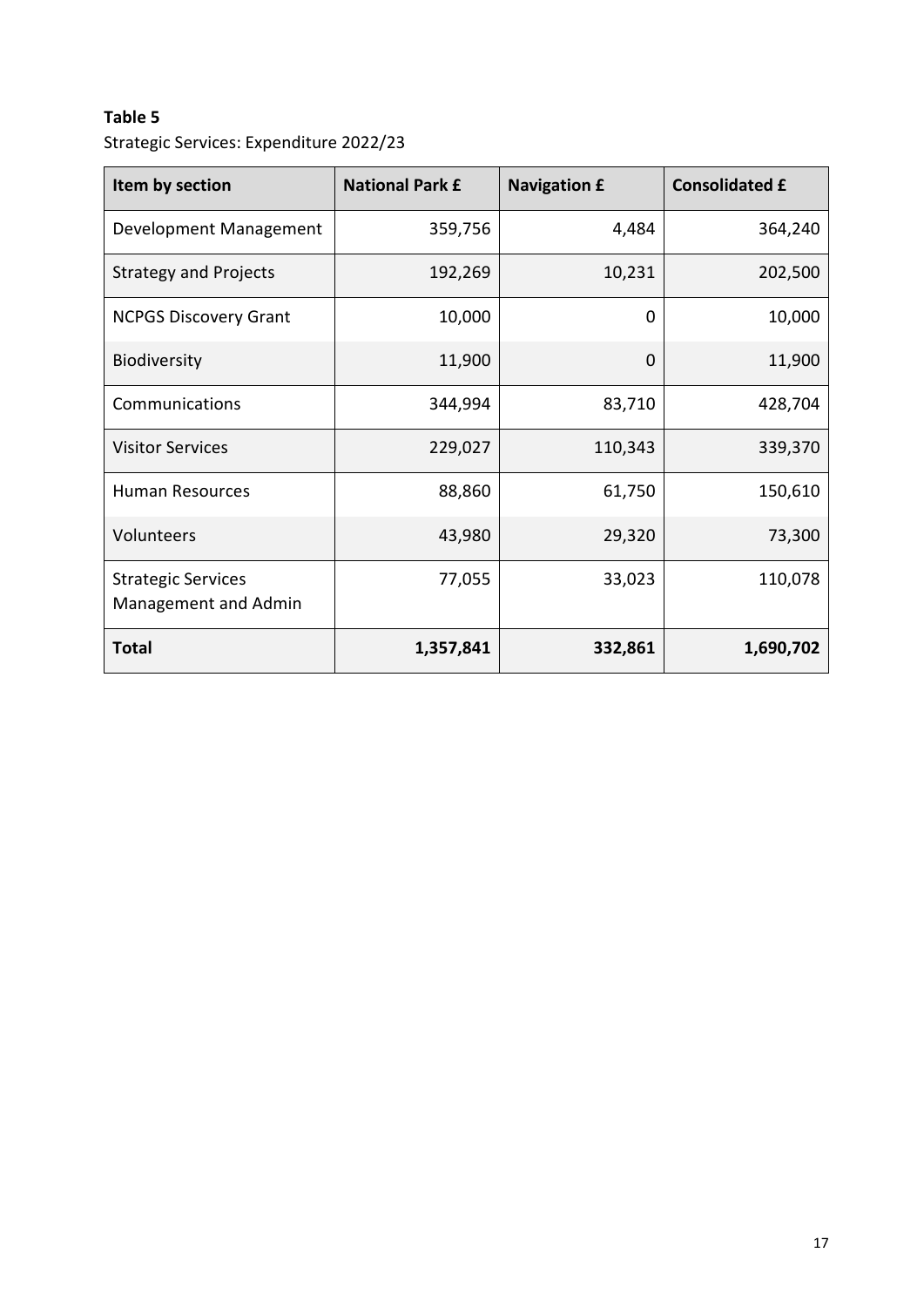### <span id="page-15-0"></span>4.2. Finance and Support Services Directorate

The Finance Directorate includes the Monitoring Officer, Legal Services, Governance, Financial Services, Tolls, IT and Asset Management.

#### **Table 6**

Finance Directorate: Work plan 2022/23 (summary)

| <b>Ref</b>      | <b>Work area [Broads</b><br>Plan refs]                 | Planned priority actions 2022/23                                                                                                                                                                                                                                                  |
|-----------------|--------------------------------------------------------|-----------------------------------------------------------------------------------------------------------------------------------------------------------------------------------------------------------------------------------------------------------------------------------|
| FD1             | Strategic planning<br>and governance                   | Update and monitor the Authority's strategic priorities.                                                                                                                                                                                                                          |
| FD1             | Strategic planning<br>and governance                   | Produce Annual Governance Statement and Code of<br>Corporate Governance; monitor and update<br>Corporate/Directorate Risk Registers, Business Continuity<br>Plan and staffing resilience plans.                                                                                   |
| FD1             | Strategic planning<br>and governance                   | Provide admin support to CEO, Chairs and Authority<br>members, incl. servicing of committees, member training and<br>allowances.                                                                                                                                                  |
| FD1             | Strategic planning<br>and governance                   | Complete review of constitutional/policy/ guidance<br>documents (Governance); manage future meeting formats in<br>response to other requirements such as hybrid legislation if<br>introduced.                                                                                     |
| FD <sub>2</sub> | <b>Financial services</b>                              | Provide financial planning and administration service, incl.: 3-<br>year Financial Strategy, end of year accounts, monthly<br>financial monitoring reports, internal & external audits, Govt<br>returns for DLUHC/ CIPFA/ HMRC, Treasury Management;<br>annual insurance renewal. |
| FD <sub>2</sub> | <b>Financial services</b>                              | Review minimum levels of reserves required for National<br>Park and Navigation and implement any change in policy if<br>required.                                                                                                                                                 |
| FD <sub>3</sub> | Capacity building<br>$[9.3]$                           | <b>Support National Park Partnerships</b>                                                                                                                                                                                                                                         |
| FD <sub>3</sub> | Capacity building<br>[9.3]                             | Support the joint ambition around Net Zero with Nature                                                                                                                                                                                                                            |
| FD4             | Development at<br>key sites, asset<br>management [8.2] | Progress partnership proposal for Hoveton Riverside Park<br>redevelopment and project plan for Acle Bridge visitor<br>facilities and mooring.                                                                                                                                     |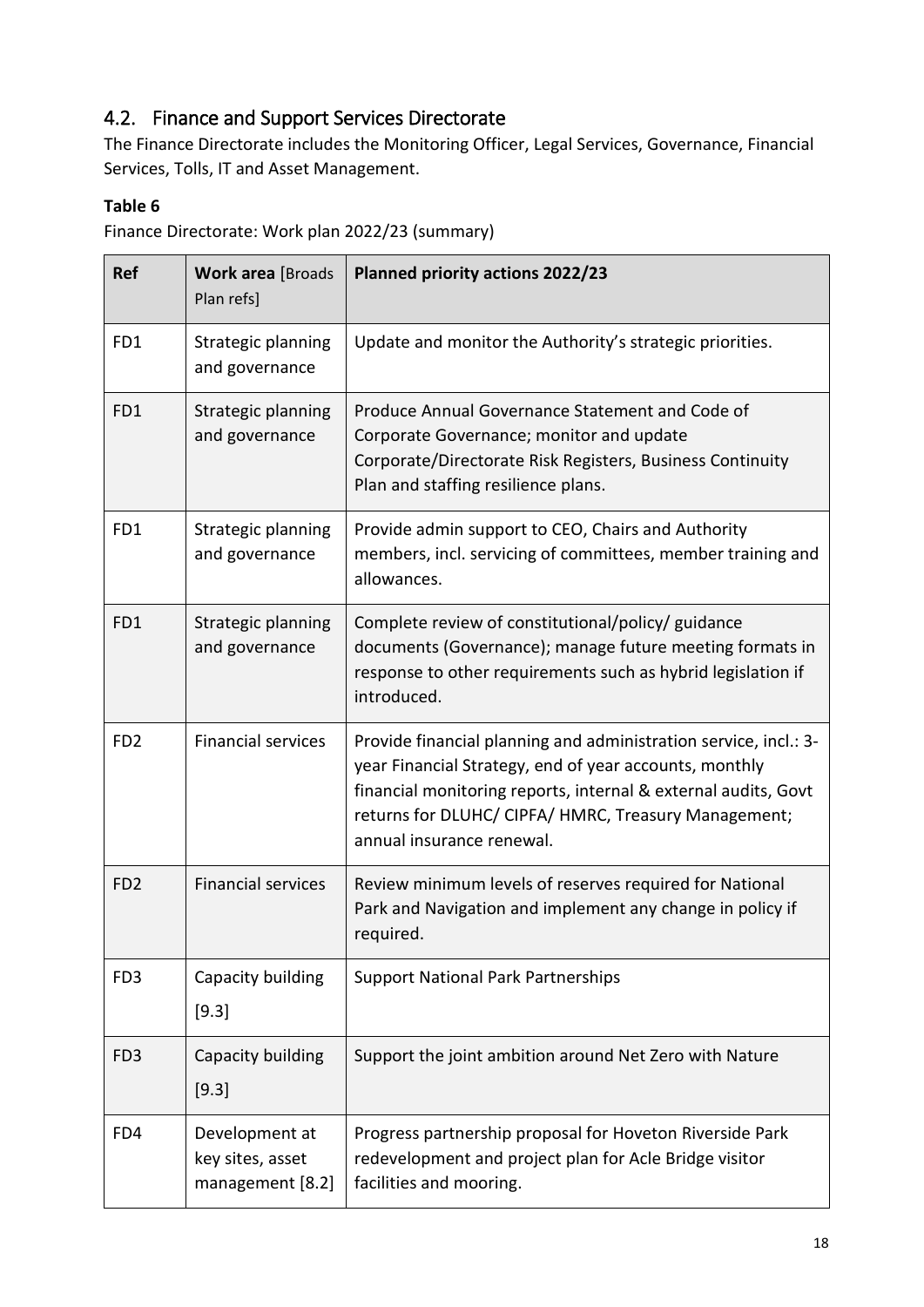| <b>Ref</b>                  | <b>Work area [Broads</b><br>Plan refs]                 | <b>Planned priority actions 2022/23</b>                                                                                                                                                                                          |
|-----------------------------|--------------------------------------------------------|----------------------------------------------------------------------------------------------------------------------------------------------------------------------------------------------------------------------------------|
| FD4                         | Development at<br>key sites, asset<br>management [8.2] | Monitor Authority-owned assets, incl. negotiations of leases,<br>additions and disposals; maintain assets database.                                                                                                              |
| F <sub>D</sub> <sub>5</sub> | <b>ICT</b>                                             | Provide ICT support service. Deliver priority projects in<br>corporate ICT plans, including supporting those working from<br>home, options analysis of tolls system replacement, and<br>review and update disaster recovery plan |
| FD <sub>6</sub>             | <b>Tolls</b>                                           | Collect and process toll income and prepare potential<br>prosecutions.                                                                                                                                                           |

Finance and Support Services Directorate - Expenditure 2022/23

| Item by section            | <b>National Park Grant</b><br>£ | <b>Navigation £</b> | <b>Consolidated £</b> |
|----------------------------|---------------------------------|---------------------|-----------------------|
| Legal                      | 70,000                          | 26,000              | 96,000                |
| Governance                 | 168,473                         | 82,487              | 250,960               |
| <b>Office Expenses</b>     | 27,838                          | 13,712              | 41,550                |
| <b>Chief Executive</b>     | 75,682                          | 49,558              | 125,240               |
| <b>Asset Management</b>    | 73,723                          | 72,886              | 146,609               |
| Finance and Insurance      | 241,377                         | 211,369             | 452,746               |
| <b>Collection of Tolls</b> | 0                               | 193,760             | 193,760               |
| <b>ICT</b>                 | 237,120                         | 116,790             | 353,910               |
| Total                      | 894,213                         | 766,562             | 1,660,775             |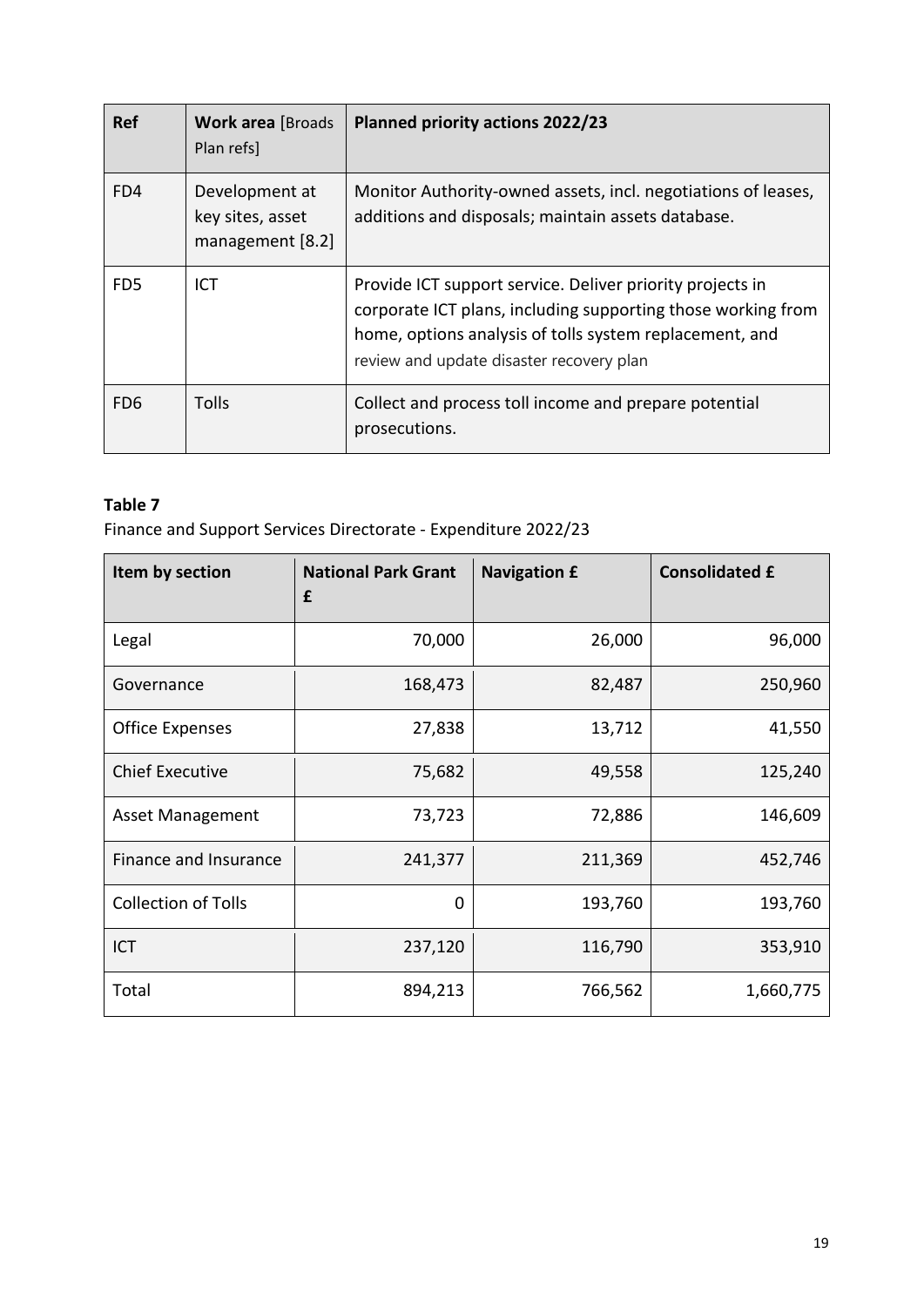# <span id="page-17-0"></span>Appendix 1 – Guiding strategies

The Broads Plan is the key partnership strategy that sets the long-term vision and objectives for the Broads. Under this high-level plan sit more detailed guiding strategies, which generally focus on a single theme and cover a short-term period. Table 8 shows the status of those strategies for the Broads where the Broads Authority is a lead or key delivery partner.

Read our strategies here: [www.broads-authority.gov.uk/about-us/how-we-work/strategy](http://www.broads-authority.gov.uk/about-us/how-we-work/strategy)

#### **Table 8**

Guiding strategies

| <b>Strategy and scope</b>                                                                                                                                               | <b>Lead</b>                                                 | <b>BA</b> contact                         | <b>Status</b>                                                         |
|-------------------------------------------------------------------------------------------------------------------------------------------------------------------------|-------------------------------------------------------------|-------------------------------------------|-----------------------------------------------------------------------|
| <b>Broads Plan</b><br>Key partnership management plan for<br>the Broads                                                                                                 | <b>Broads</b><br>Authority                                  | Strategy &<br>Projects<br>Officer         | <b>Adopted April</b><br>2017.<br>Review date: 2022                    |
| <b>Local Plan for the Broads</b><br>Spatial planning policy used in<br>determining planning applications<br>within the Broads Executive Area                            | <b>Broads</b><br>Authority                                  | Planning<br>Policy<br>Officer             | <b>Adopted May</b><br>2019.<br>Review date: 2024<br>(estimated)       |
| <b>Broads Biodiversity &amp; Water Strategy</b><br>Implementing the Biodiversity 2020<br>Strategy in the Broads                                                         | <b>Broads</b><br>Biodiversity<br>Group                      | Environment<br>Policy<br>Adviser          | <b>Adopted May</b><br>2019. 5-year action<br>plan to 2024.            |
| <b>Broadland Rivers Catchment Plan</b><br>Managing water quality and quantity in<br>the catchment                                                                       | <b>Broadland</b><br>Catchment<br>Partnership                | Catchment<br>Partnership<br>Officer       | Adopted 2014.<br>Action plan under<br>ongoing review.                 |
| <b>Climate Change Action Plan</b><br>Reducing our carbon footprint towards<br>net zero.                                                                                 | <b>Broads</b><br>Authority                                  | Carbon<br>Reduction<br>Project<br>Manager | Adopted 2019.                                                         |
| <b>Education Strategy for the Broads</b><br>Formal environmental education and<br>wider outreach in the Broads                                                          | <b>Broads</b><br>Environ-<br>mental<br>Education<br>Network | Education<br>Officer                      | Adopted 2017.<br>5-year action plan<br>in place.<br>Review date 2022. |
| <b>Integrated Access Strategy for the</b><br><b>Broads</b><br>Improving access facilities and links to<br>and between land and water in the<br>Broads, and wider access | <b>Broads Local</b><br>Access<br>Forum                      | Waterways<br>& Recreation<br>Officer      | Rolling 3-year<br>action plan -<br>reviewed 2020.                     |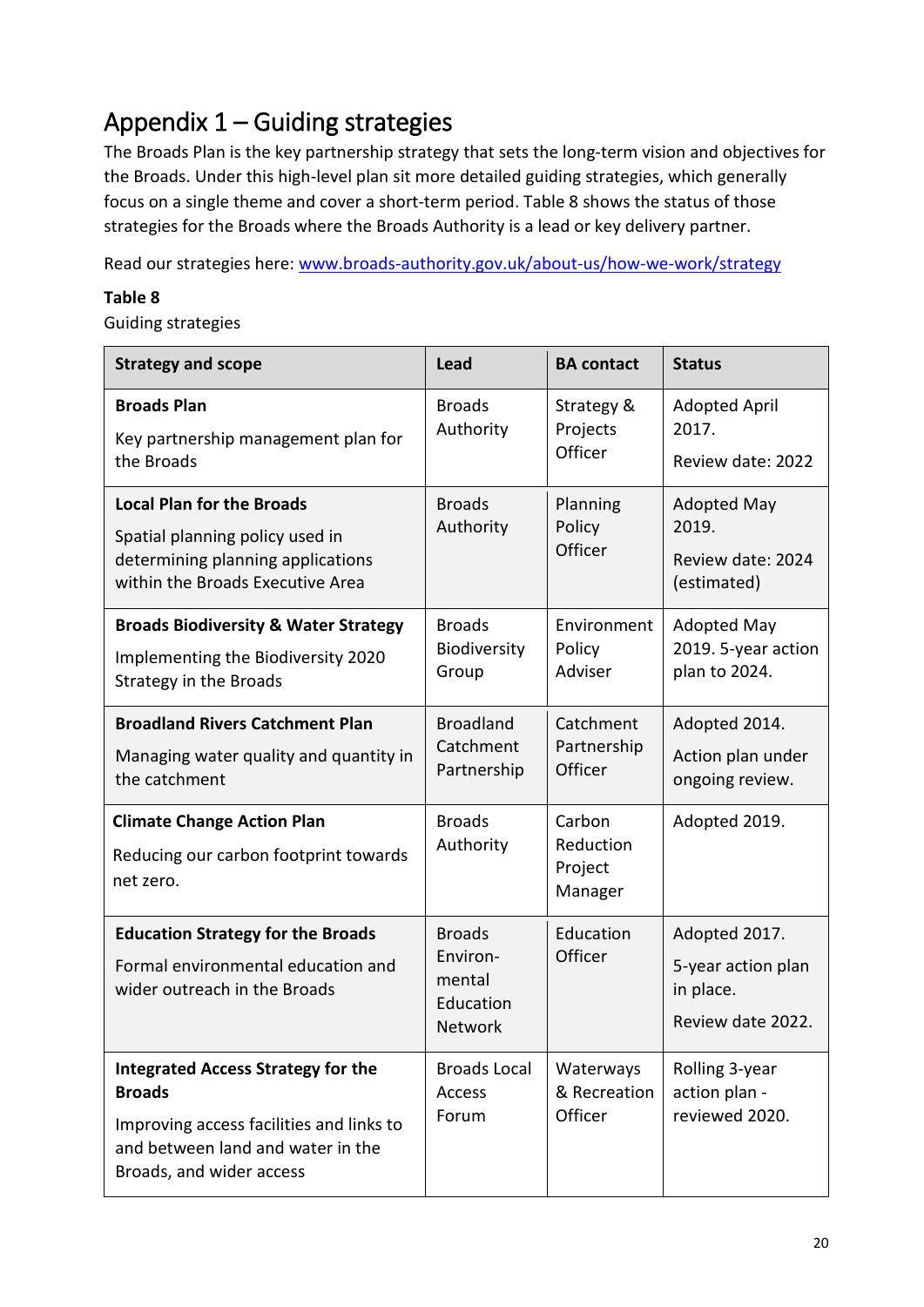| <b>Strategy and scope</b>                                                                                                  | Lead                       | <b>BA contact</b>        | <b>Status</b>                                                         |
|----------------------------------------------------------------------------------------------------------------------------|----------------------------|--------------------------|-----------------------------------------------------------------------|
| <b>Tourism Strategy and Destination</b><br><b>Management Plan</b>                                                          | <b>Broads</b><br>Tourism   | Head of<br>Comms         | Adopted 2016.<br>5-year action plan<br>(extended to 2023)             |
| Promoting and managing tourism<br>within the Broads and wider 'area of<br>tourism influence'                               |                            |                          |                                                                       |
| <b>Volunteer Strategy for the Broads</b><br>Promotion, recruitment, training and<br>administration of BA Volunteer Service | <b>Broads</b><br>Authority | Volunteer<br>Coordinator | Adopted 2017.<br>5-year action plan<br>in place.<br>Review date: 2022 |
| <b>BA Financial Strategy</b><br>Managing the use of the BA's financial<br>resources                                        | <b>Broads</b><br>Authority | Director of<br>Finance   | 3-year rolling<br>strategy adopted<br>annually in January             |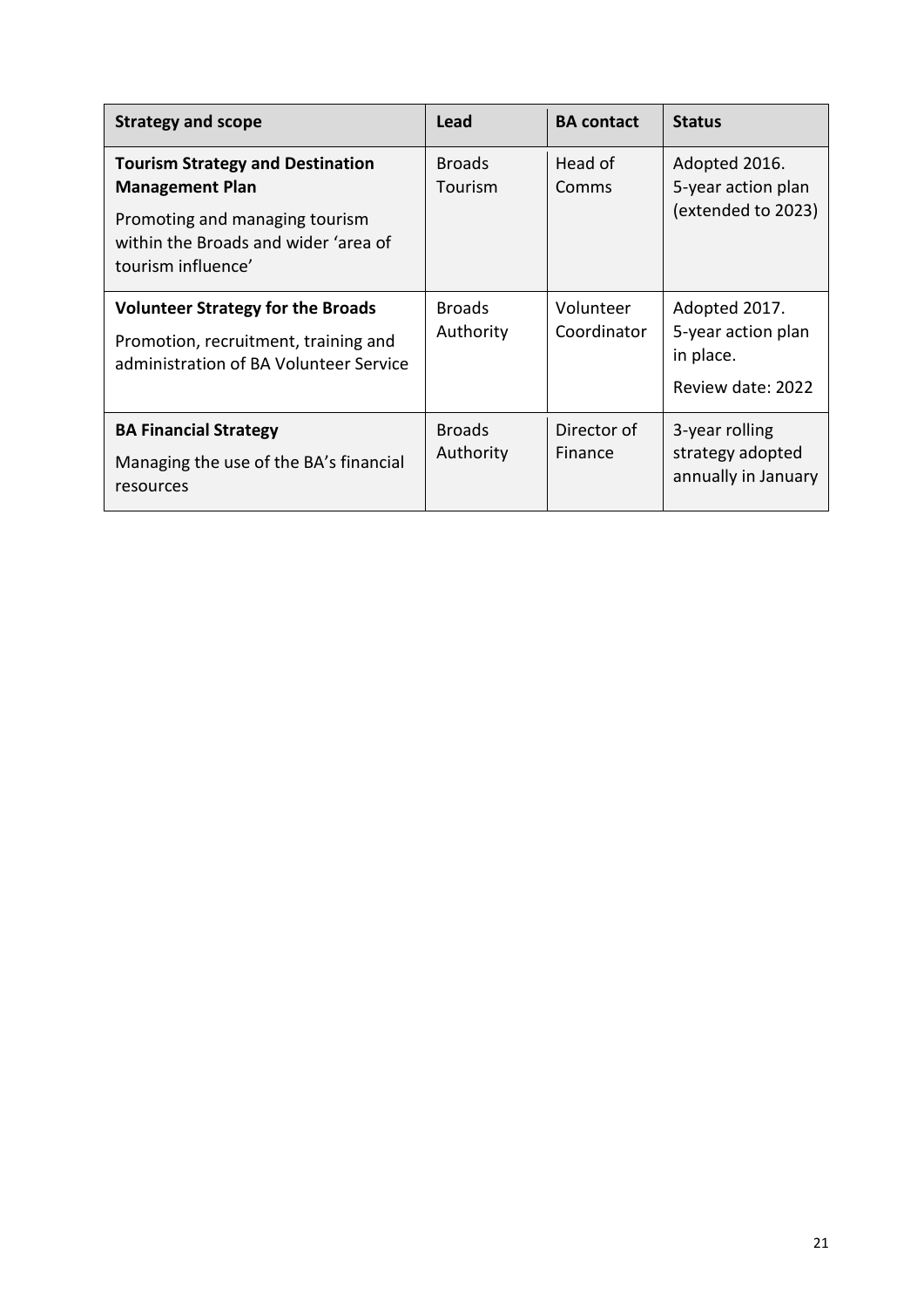# <span id="page-19-0"></span>Appendix 2 – Progress against Directorate work plans 2021/22

#### **Key 1**

Progress status in tables 9 to 11

| <b>Progress</b>              | <b>Details</b>                                                           |
|------------------------------|--------------------------------------------------------------------------|
| Good                         | Progressed to agreed schedule or ongoing routine, no problems identified |
| Completed                    | Fixed term project, completed                                            |
| Some                         | Some progress, delays or challenges in delivery                          |
| Not achieved<br>or withdrawn | Work did not proceed                                                     |

Note: References to Covid-19 restrictions are noted as 'C-19'.

#### **Table 9**

Chief Executive's Group: Progress against work plan 2021/22

| <b>Ref</b> | <b>Work area</b><br>[Broads Plan refs] | <b>Planned priority actions 2021/22</b>                                                                                                                                                                      | <b>Progress status</b><br>(explanatory note)                                        |
|------------|----------------------------------------|--------------------------------------------------------------------------------------------------------------------------------------------------------------------------------------------------------------|-------------------------------------------------------------------------------------|
| CE1        | Strategic planning<br>and governance   | (BA strategic priority)<br>Start Broads Plan review; publish 6<br>monthly Broad Plan progress reports.                                                                                                       | Review underway                                                                     |
| CE1        | Strategic planning<br>and governance   | Update and monitor Annual Business Plan<br>and BA strategic priorities.                                                                                                                                      | Completed                                                                           |
| CE1        | Strategic planning<br>and governance   | Produce Annual Governance Statement<br>and Code of Corporate Governance;<br>monitor and update<br>Corporate/Directorate Risk Registers,<br><b>Business Continuity Plan and staffing</b><br>resilience plans. | Completed                                                                           |
| CE1        | Strategic planning<br>and governance   | Provide admin support to CEO, Chairs and<br>BA members, incl. servicing of<br>committees, member training and<br>allowances.                                                                                 | Ongoing                                                                             |
| CE1        | Strategic planning<br>and governance   | Complete review of constitutional/policy/<br>guidance documents (Governance);<br>manage future meeting formats in<br>response to C-19 social distancing and<br>other requirements.                           | Some progress in<br>reviewing<br>documents.<br>Introduced remote<br>meetings format |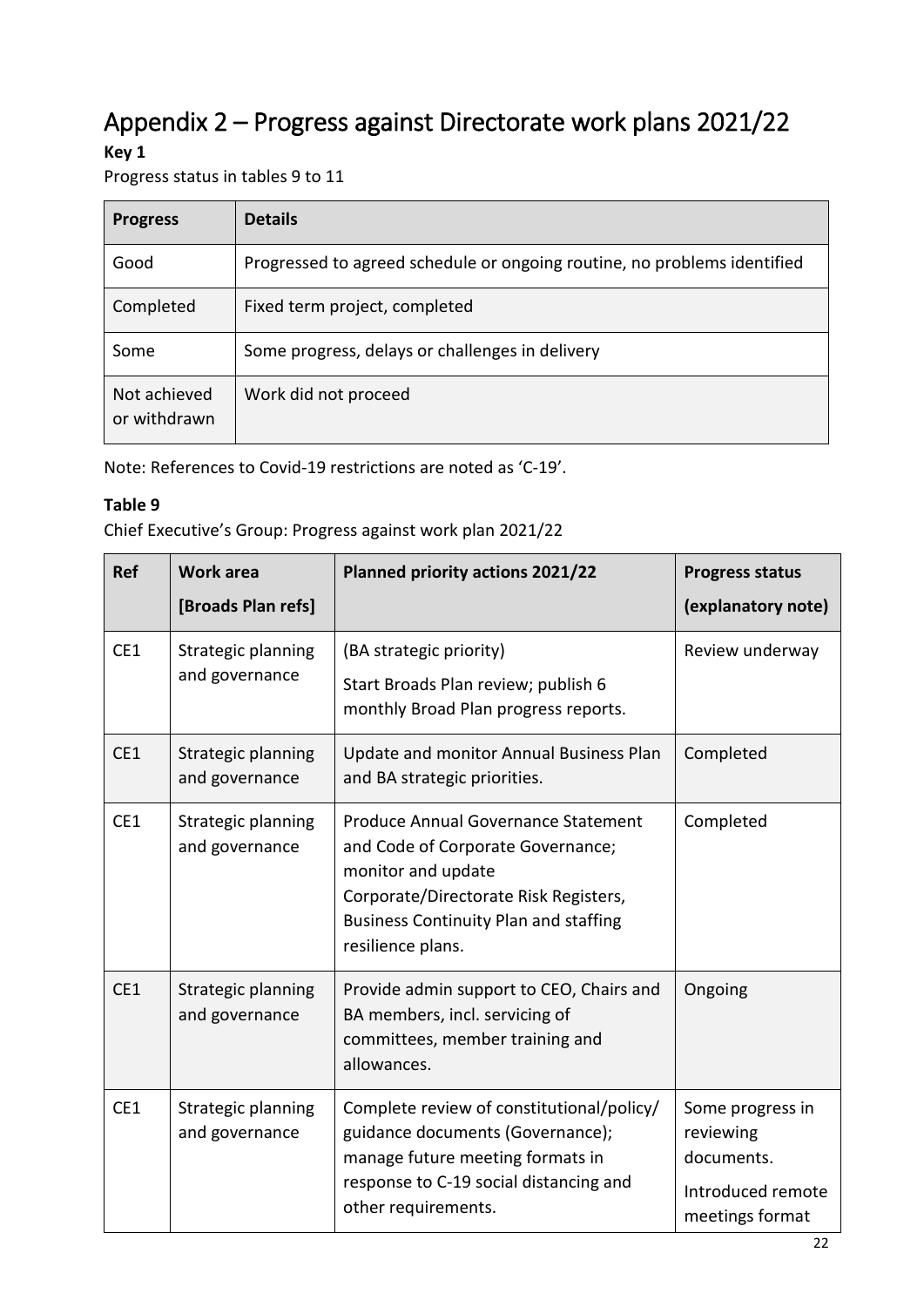| <b>Ref</b>      | Work area                                              | <b>Planned priority actions 2021/22</b>                                                                                                                                                                                                                                                                                                           | <b>Progress status</b>                                                                                                                                                  |
|-----------------|--------------------------------------------------------|---------------------------------------------------------------------------------------------------------------------------------------------------------------------------------------------------------------------------------------------------------------------------------------------------------------------------------------------------|-------------------------------------------------------------------------------------------------------------------------------------------------------------------------|
|                 | [Broads Plan refs]                                     |                                                                                                                                                                                                                                                                                                                                                   | (explanatory note)                                                                                                                                                      |
|                 |                                                        |                                                                                                                                                                                                                                                                                                                                                   | for non-decision-<br>making meetings<br>post C-19.                                                                                                                      |
| CE <sub>2</sub> | <b>Financial services</b>                              | Provide financial planning and<br>administration service, incl.: 3-year<br>Financial Strategy, end of year accounts,<br>monthly financial monitoring reports,<br>internal & external audits, Govt returns for<br>MHCLG/ CIPFA/ HMRC, Treasury<br>Management; place insurance contract for<br>long term agreement with supplier from<br>June 2021. | Ongoing. New<br>insurance contract<br>successfully<br>tendered and<br>savings made.                                                                                     |
| CE <sub>2</sub> | <b>Financial services</b>                              | Review minimum levels of reserves<br>required for National Park and Navigation<br>and implement any change in policy if<br>required.                                                                                                                                                                                                              | Not completed due<br>to resourcing<br>issues within<br>Finance.<br>Transferred to<br>2022/23.                                                                           |
| CE3             | Capacity building<br>[9.3]                             | Support National Park Partnerships (NPP)                                                                                                                                                                                                                                                                                                          | Awaiting decision<br>by Defra on<br>potential funding<br>to support NPP                                                                                                 |
| CE3             | Capacity building<br>[9.3]                             | Support the joint ambition around Net<br>Zero with Nature                                                                                                                                                                                                                                                                                         | UK<br>Communications<br>Team provided<br>support with COP.                                                                                                              |
| CE4             | Development at<br>key sites, asset<br>management [8.2] | Progress partnership proposal for Hoveton<br>Riverside Park redevelopment and project<br>plan for Acle Bridge visitor facilities and<br>mooring.                                                                                                                                                                                                  | Progress made<br>with Broads<br>Charitable Trust in<br>developing plans<br>for Hoveton<br>Riverside Park.<br>Refurbishment of<br>toilets at Acle<br>Bridge put on hold. |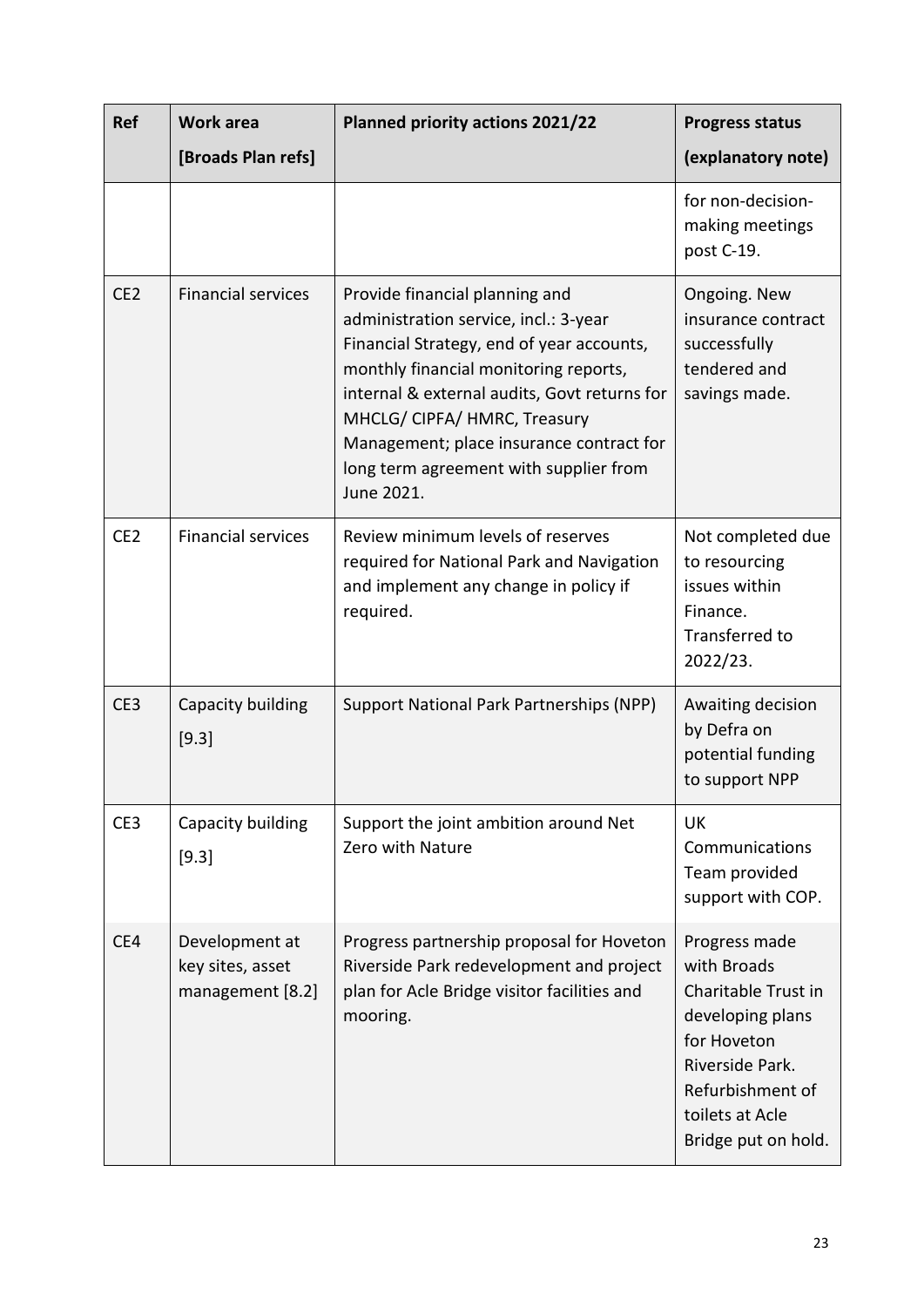| <b>Ref</b>      | Work area                                                | <b>Planned priority actions 2021/22</b>                                                                                                                                                                                                                 | <b>Progress status</b>                          |
|-----------------|----------------------------------------------------------|---------------------------------------------------------------------------------------------------------------------------------------------------------------------------------------------------------------------------------------------------------|-------------------------------------------------|
|                 | [Broads Plan refs]                                       |                                                                                                                                                                                                                                                         | (explanatory note)                              |
| CE4             | Development at<br>key sites, asset<br>management $[8.2]$ | Monitor BA-owned assets, incl.<br>negotiations of leases, additions and<br>disposals; maintain assets database.                                                                                                                                         | Ongoing.                                        |
| CE <sub>5</sub> | ICT                                                      | Provide ICT support service. Deliver<br>priority projects in corporate ICT plans,<br>including supporting those working from<br>home, options analysis of tolls system<br>replacement, and moving to Microsoft 365<br>with cloud-based exchange server. | Ongoing. Move to<br>Microsoft 365<br>completed. |
| CE <sub>6</sub> | <b>Tolls</b>                                             | Collect and process toll income and<br>prepare potential prosecutions.                                                                                                                                                                                  | Ongoing                                         |

Operations Directorate: Progress against work plan 2021/22

| Ref             | <b>Work area</b><br>[Broads Plan refs]            | <b>Planned priority actions 2021/22</b>                                                                                                                                                                                                                | <b>Progress status</b><br>(explanatory note)                                                                                                                                                                                                |
|-----------------|---------------------------------------------------|--------------------------------------------------------------------------------------------------------------------------------------------------------------------------------------------------------------------------------------------------------|---------------------------------------------------------------------------------------------------------------------------------------------------------------------------------------------------------------------------------------------|
| OD1             | Lake restoration<br>$[2.1]$                       | (BA strategic priority)<br>Implement CANAPE Work Package 3 to<br>agreed schedule, including final phase of<br>topping up sediment levels and planting<br>emergent vegetation in created reedbed<br>at Hickling Broad (scheduled from Sept<br>$2021$ ). | Chara Bay, Hickling<br>lagoon creation<br>has been<br>completed as per<br>the external<br>project brief. The<br>final phase for<br>2022/23 is to<br>manage the<br>vegetation<br>establishment<br>need to<br>consolidate the<br>geotextiles. |
| OD <sub>2</sub> | Priority habitat site<br>management [2.3,<br>5.5] | Implement rotational habitat<br>management programmes on<br>management agreement sites and BA<br>owned land; Review expiring HLS agri-<br>environment scheme agreements, transfer                                                                      | As per Fen<br>Management<br>Programme                                                                                                                                                                                                       |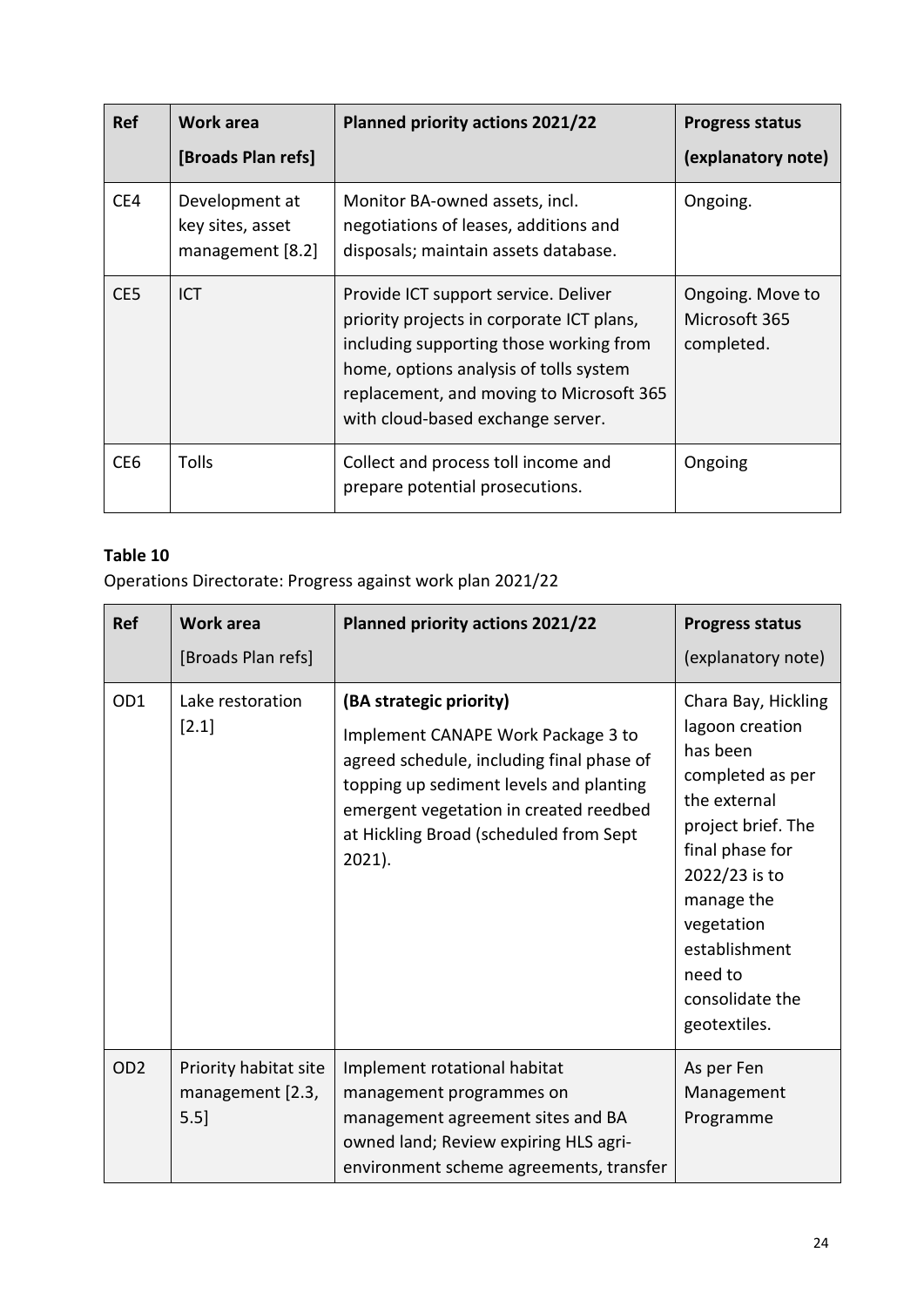| <b>Ref</b>      | <b>Work area</b>                                                                   | <b>Planned priority actions 2021/22</b>                                                                                                                                                                                                               | <b>Progress status</b>                                                                                     |
|-----------------|------------------------------------------------------------------------------------|-------------------------------------------------------------------------------------------------------------------------------------------------------------------------------------------------------------------------------------------------------|------------------------------------------------------------------------------------------------------------|
|                 | [Broads Plan refs]                                                                 |                                                                                                                                                                                                                                                       | (explanatory note)                                                                                         |
|                 |                                                                                    | sites into new schemes and pursue new<br>site agreements for priority habitats.                                                                                                                                                                       |                                                                                                            |
| OD <sub>2</sub> | Priority habitat site<br>management [2.3,<br>$5.5$ ]                               | Work with local reed and sedge cutters to<br>support commercial management on BA<br>managed sites, including How Hill.                                                                                                                                | Ongoing                                                                                                    |
| OD <sub>2</sub> | Priority habitat site<br>management [2.3,<br>5.5]                                  | Review NNR management plan for How<br>Hill NNR and Buttle Marsh; following<br>feasibility study into raising of water levels<br>at Buttle Marsh for biodiversity and<br>carbon storage benefits, scope and budget<br>site project.                    | Completed for<br>2021/22                                                                                   |
| OD <sub>3</sub> | Invasive non-<br>native species<br>management [2.4]                                | Implement BA work plan to control<br>invasive non-native species in identified<br>priority areas and encourage management<br>activity at catchment level (floating<br>pennywort on R Ant a priority).                                                 | Ongoing                                                                                                    |
| OD <sub>4</sub> | Research and<br>monitoring for<br>biodiversity<br>[2.6]                            | Carry out annual water plant survey on<br>selected broads and prioritized river<br>stretches; produce framework to guide<br>long-term BA monitoring programme on<br>fen sites.                                                                        | Completed                                                                                                  |
| OD <sub>5</sub> | <b>Ranger Services</b>                                                             | Complete two adjacent waters surveys<br>and to monitor toll and BSS compliance<br>(June/October); Carry out navigation<br>patrolling and hold public safety events;<br>Develop use of social media to provide<br>public safety and other information. | Adjacent Water<br>checks completed<br>and additional<br>safety events held.                                |
| OD <sub>6</sub> | Dredging and<br>sediment disposal<br>[3.1, 3.2]                                    | Carry out dredging works to achieve<br>Waterways Specification in priority areas<br>in line with 5-year dredging programme.                                                                                                                           | Dredging targets<br>achieved.                                                                              |
| OD <sub>7</sub> | Navigation water<br>space<br>maintenance,<br>expansion and<br>extension<br>$[4.1]$ | Liaise with Network Rail on planned works<br>for swing bridges at Reedham,<br>Somerleyton, Oulton. New dates in 2022<br>are required following agreement<br>between Network Rail and Greater Anglia.                                                  | Continued dialogue<br>with Network to<br>enable bridge<br>functions to be<br>communicated.<br>Contact with |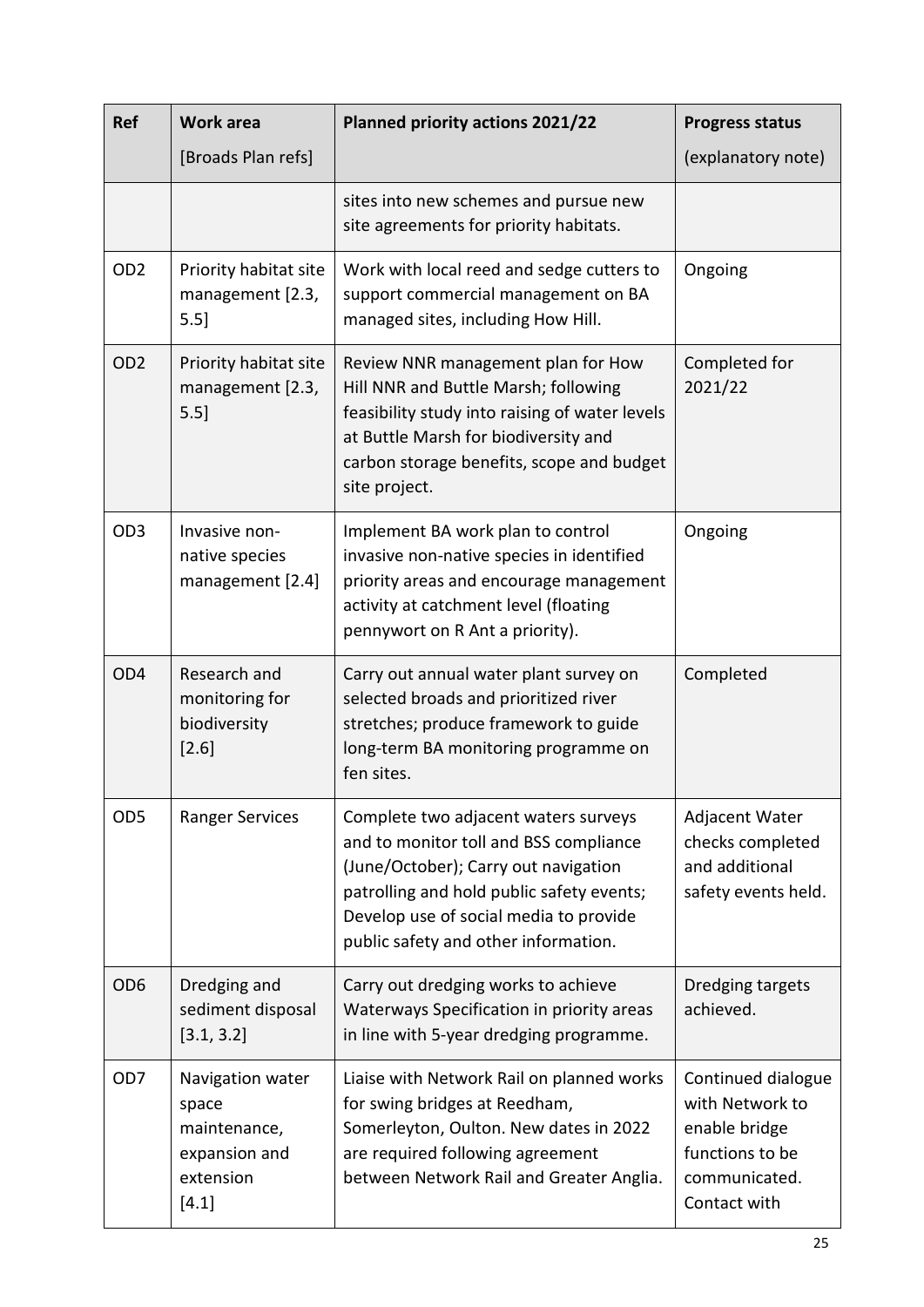| <b>Ref</b>      | <b>Work area</b>                                                                   | <b>Planned priority actions 2021/22</b>                                                                                                                                                                                                                                                                            | <b>Progress status</b>                                                                                                                                                                             |
|-----------------|------------------------------------------------------------------------------------|--------------------------------------------------------------------------------------------------------------------------------------------------------------------------------------------------------------------------------------------------------------------------------------------------------------------|----------------------------------------------------------------------------------------------------------------------------------------------------------------------------------------------------|
|                 | [Broads Plan refs]                                                                 |                                                                                                                                                                                                                                                                                                                    | (explanatory note)                                                                                                                                                                                 |
|                 |                                                                                    |                                                                                                                                                                                                                                                                                                                    | Network Rail swing<br>bridge<br>refurbishment<br>contractor has<br>been established.                                                                                                               |
| OD <sub>7</sub> | Navigation water<br>space<br>maintenance,<br>expansion and<br>extension<br>$[4.1]$ | Work to Tripartite Agreement to 2022 for<br>operation of Mutford Lock and road<br>bridge. Provide evidence to inform<br>feasibility study and budget plan for<br>restoration of lock walls.                                                                                                                        | Recent review<br>increased passage<br>fees though the<br>lock to £15,<br>Tripartite<br>agreement<br>continues.                                                                                     |
| OD <sub>8</sub> | Aquatic plant<br>cutting and tree<br>and scrub<br>management [4.2]                 | Carry out annual tree and scrub<br>management regimes and annual regime<br>for aquatic plant cutting in navigation<br>channels to agreed criteria. Review and re-<br>survey riverside tree management zones<br>to assess past work and prioritise future<br>regimes.                                               | We have followed<br>the bankside<br>Clearance priority<br>schedule as per the<br>5-year plan and<br>attended to storm<br>damaged trees<br>obstruction<br>navigation.                               |
| OD <sub>9</sub> | Safety and security<br>for the navigation<br>and boats<br>[4.3]                    | Continue roll out of electronic condition<br>monitoring; maintain and relocate mobile<br>speed awareness electronic signage to<br>assist navigators.                                                                                                                                                               | Ongoing with a<br>new mobile speed<br>sign being added in<br>2021/22                                                                                                                               |
| OD <sub>9</sub> | Safety and security<br>for the navigation<br>and boats<br>$[4.3]$                  | (BA strategic priority)<br>Manage and monitor safety in the Broads<br>for all users, incl. new Ranger training,<br>safety videos, user surveys; review Marine<br>Accident Investigation Branch report;<br>review new safety measures and liaise<br>with Broads Hire Boat Federation on any<br>additional measures. | Safety package<br>elements have<br>been<br>implemented,<br>strengthening<br>Ranger patrols day,<br>a new Compliance<br>& Safety Ranger, as<br>well as animated<br>free to access<br>safety videos. |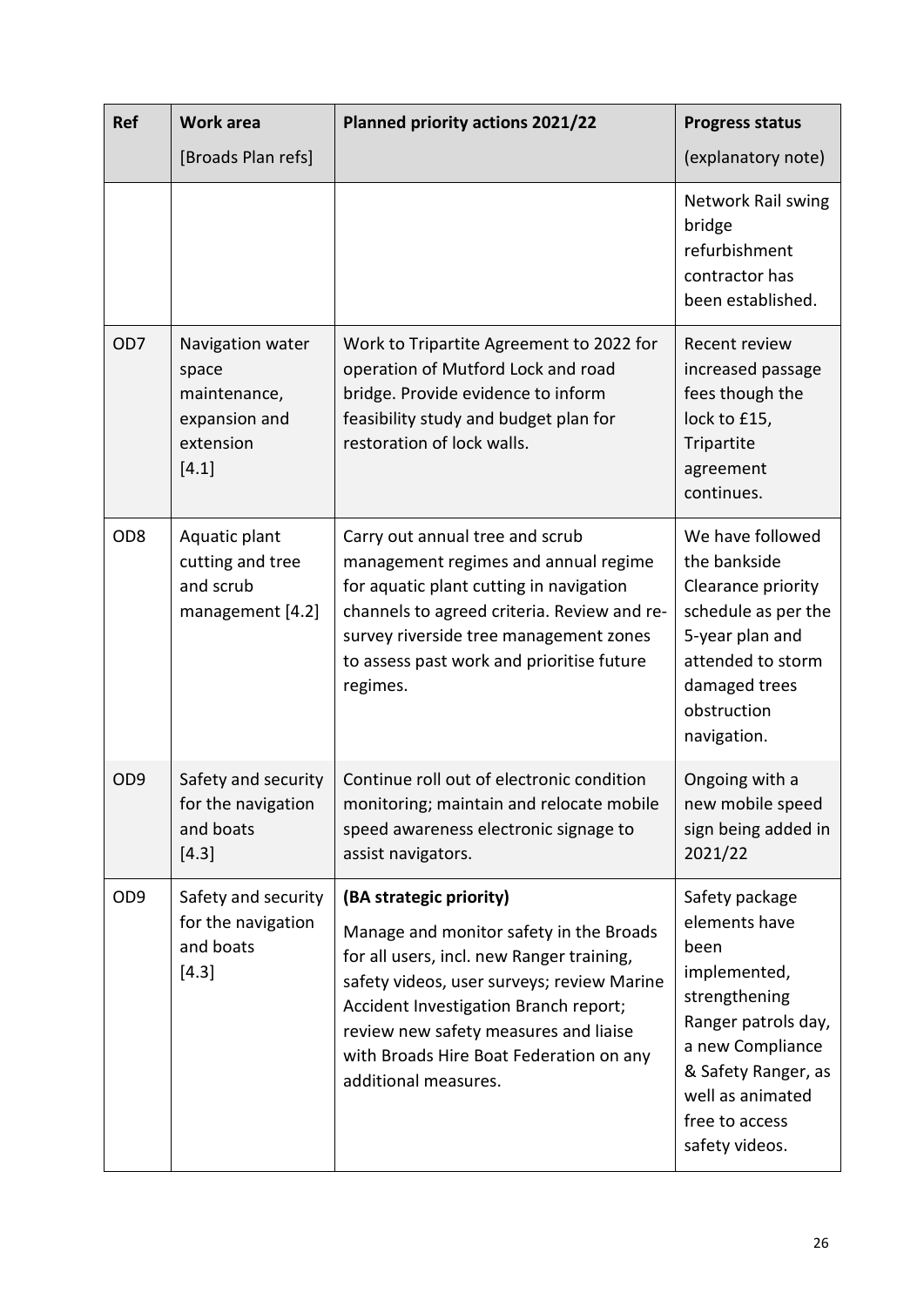| <b>Ref</b>      | <b>Work area</b>                                                                   | <b>Planned priority actions 2021/22</b>                                                                                                                                                                                               | <b>Progress status</b>                                                                                                                                                      |
|-----------------|------------------------------------------------------------------------------------|---------------------------------------------------------------------------------------------------------------------------------------------------------------------------------------------------------------------------------------|-----------------------------------------------------------------------------------------------------------------------------------------------------------------------------|
|                 | [Broads Plan refs]                                                                 |                                                                                                                                                                                                                                       | (explanatory note)                                                                                                                                                          |
| OD <sub>9</sub> | Safety and security<br>for the navigation<br>and boats<br>[4.3]                    | Carry out regular site checks at all BA<br>managed facilities and manage to agreed<br>standards.                                                                                                                                      | Ongoing and as<br>scheduled.                                                                                                                                                |
| OD <sub>9</sub> | Safety and security<br>for the navigation<br>and boats<br>[4.3]                    | Work with governing bodies to implement<br>updated Hire Boat Code and administer<br>Hire Boat Licensing Scheme audits; work<br>with BHBF to ensure key safety measures<br>are implemented.                                            | New Hire Boat<br>code published in<br>April 2021, for<br>implementation in<br>January 2022. The<br>new code will be<br>applied to hire<br>boat licensing from<br>April 2022 |
| OD10            | Water, Mills and<br>Marshes [multiple]                                             | (BA strategic priority)<br>Implement and report to National Lottery<br>Heritage Fund on partnership projects to<br>agreed revised schedules (scheme<br>extended to 2024).                                                             | Progressing wit<br>regular update<br>meeting with<br>National Lottery.                                                                                                      |
| OD11            | Integrated physical<br>access network<br>and riverside<br>facilities<br>[6.1, 6.2] | Carry out rolling programme of structural<br>assessment at all BA 24-hour moorings<br>and implement planned works, incl. St<br>Benet's; seek opportunities to bring new<br>locations into use as slipways and canoe<br>launch points. | Ongoing                                                                                                                                                                     |
| OD11            | Integrated physical<br>access network<br>and riverside<br>facilities<br>[6.1, 6.2] | <b>Implement Broads Integrated Access</b><br>Strategy action plan, incl. BA-led projects<br>(also see 8.2).                                                                                                                           | Progressing                                                                                                                                                                 |
| OD11            | Integrated physical<br>access network<br>and riverside<br>facilities<br>[6.1, 6.2] | Implement network riverside facilities<br>annual maintenance and expansion<br>programme to agreed schedules                                                                                                                           | As Maintenance<br>programme                                                                                                                                                 |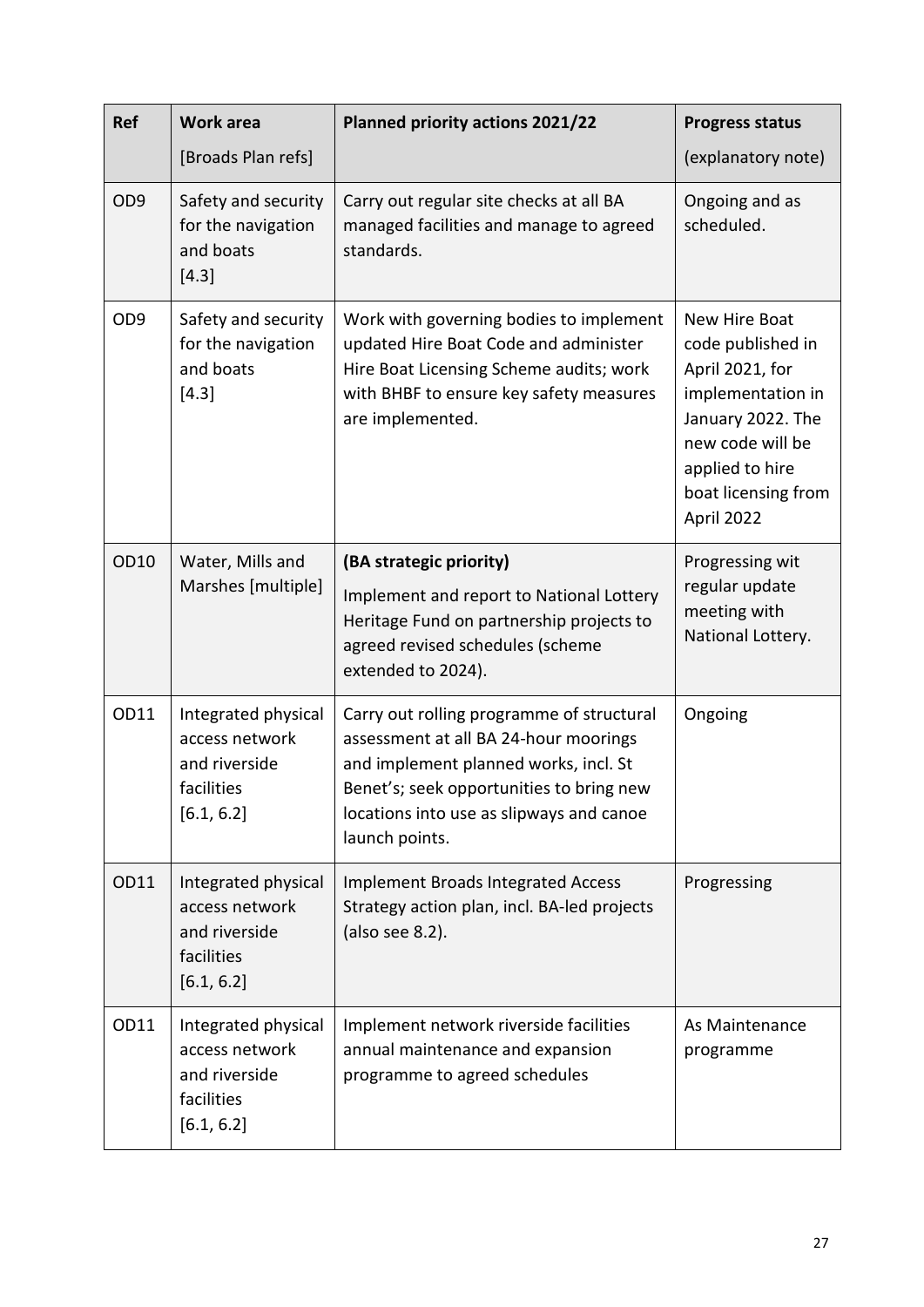| <b>Ref</b> | Work area                           | Planned priority actions 2021/22                                                            | <b>Progress status</b> |
|------------|-------------------------------------|---------------------------------------------------------------------------------------------|------------------------|
|            | [Broads Plan refs]                  |                                                                                             | (explanatory note)     |
| OD12       | <b>Operations</b><br>administration | Provide administrative support to<br>Directorate officers and<br>committees/working groups. | Ongoing                |

Strategic Services Directorate: Progress against work plan 2021/22

| <b>Ref</b>      | <b>Work area</b><br>[Broads Plan refs]                                         | <b>Planned priority actions</b><br>2021/22                                                                                                                                 | <b>Progress status</b><br>(Explanatory note)                     |
|-----------------|--------------------------------------------------------------------------------|----------------------------------------------------------------------------------------------------------------------------------------------------------------------------|------------------------------------------------------------------|
| SD1             | Strategy and project<br>planning                                               | (BA strategic priority)<br>Develop and trial governance<br>model to inform Environment<br>Land Management (ELM)<br>scheme reporting to Defra for<br>Test & Trial contract. | Complete                                                         |
| SD <sub>1</sub> | Strategy and project<br>planning                                               | Run Broads Engage stakeholder<br>events to support strategy and<br>project planning.                                                                                       | Good (mostly<br>through virtual<br>events and online<br>surveys) |
| SD <sub>1</sub> | Strategy and project<br>planning                                               | Update and implement<br><b>Biodiversity &amp; Water Strategy</b><br><b>Action Plan (Broads</b><br>Biodiversity Partnership).                                               | Good                                                             |
| SD <sub>2</sub> | <b>Broadland Rivers</b><br><b>Catchment Plan</b><br>[1.1, 1.2, 1.4, 2.2]       | Implement small-scale local<br>interventions and river<br>enhancement projects across<br>catchment.                                                                        | Good                                                             |
| SD <sub>3</sub> | Climate change planning<br>incl. flood risk<br>management<br>[1.3, 10.1, 10.2] | (BA strategic priority)<br>Analyse outcome of Broadland<br>Futures Initiative stakeholder<br>engagement 2021 and use<br>feedback to confirm next BFI<br>steps.             | Good                                                             |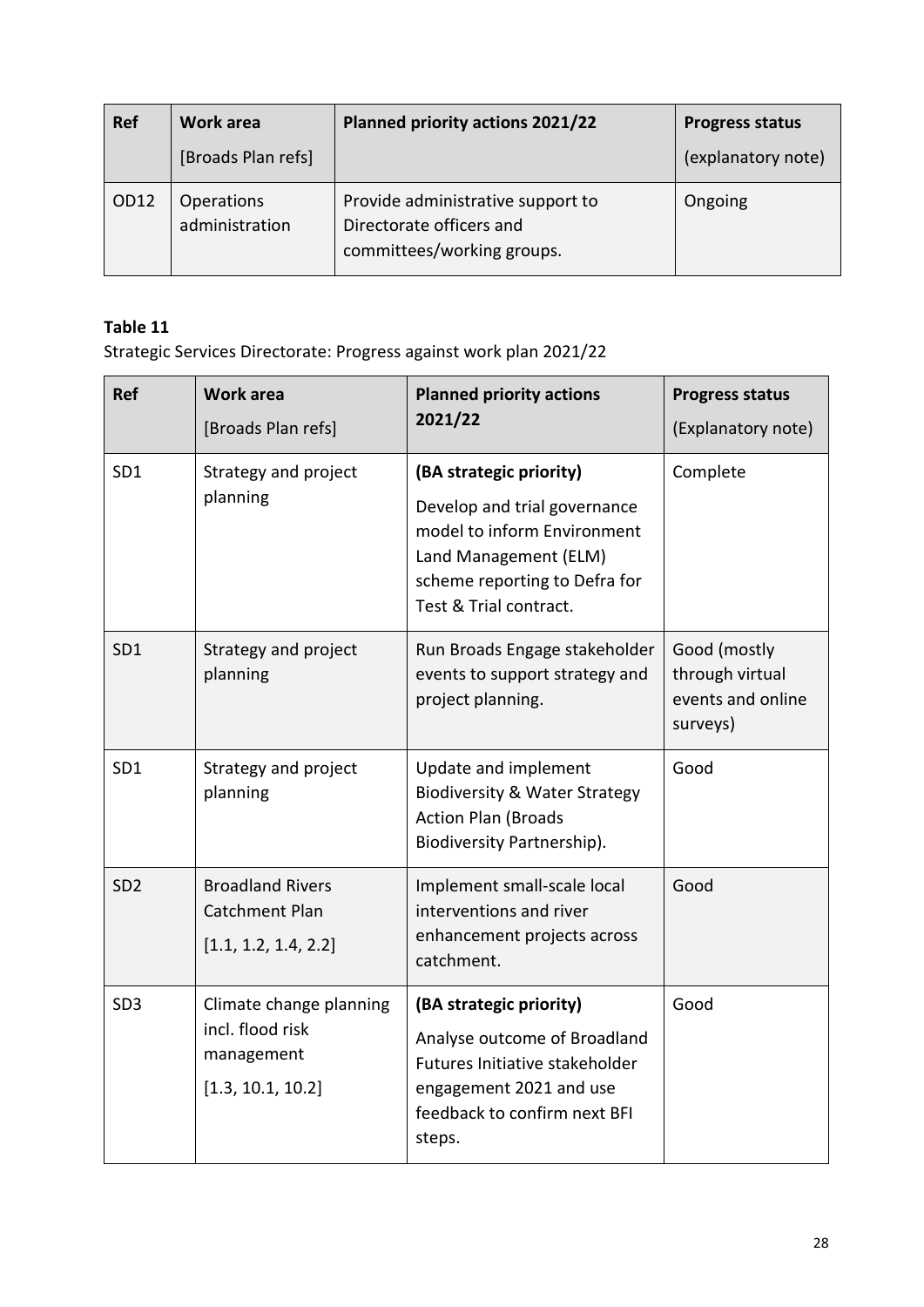| <b>Ref</b>      | <b>Work area</b><br>[Broads Plan refs]                                         | <b>Planned priority actions</b><br>2021/22                                                                                                                                                                                                                                                                                                                                    | <b>Progress status</b><br>(Explanatory note)                           |
|-----------------|--------------------------------------------------------------------------------|-------------------------------------------------------------------------------------------------------------------------------------------------------------------------------------------------------------------------------------------------------------------------------------------------------------------------------------------------------------------------------|------------------------------------------------------------------------|
| SD <sub>3</sub> | Climate change planning<br>incl. flood risk<br>management<br>[1.3, 10.1, 10.2] | (BA strategic priority)<br>Implement agreed actions in<br>BA Climate Change Action Plan.                                                                                                                                                                                                                                                                                      | Good                                                                   |
| SD4             | Lake restoration,<br>maintenance and<br>enhancement [2.1]                      | Agree and implement Water<br><b>Environment Grant projects</b><br>with Natural England (incl. How<br>Hill scrapes, catch dyke<br>hydrology monitoring).                                                                                                                                                                                                                       | Complete                                                               |
| SD <sub>5</sub> | Priority species and<br>invasive non-native<br>species mgt [2.4]               | Support agreed species<br>management priority action,<br>including mink and floating<br>pennywort control.                                                                                                                                                                                                                                                                    | Good                                                                   |
| SD <sub>6</sub> | Landscape-scale habitat<br>initiatives<br>$[2.5]$                              | (BA strategic priority)<br>Implement CANAPE project<br>Work Package 4 to agreed<br>schedule, incl. wetland creation<br>project to demonstrate carbon<br>farming; farmer engagement<br>on peat mapping and carbon<br>store; develop<br>permission/funding for Buttle<br>Marsh restoration; Broads<br>biochar business and legacy of<br>peatland interpretation at How<br>Hill. | Good                                                                   |
| SD <sub>7</sub> | Communications<br>[7.1, 7.2, 7.3]                                              | <b>Promote Broads National Park</b><br>through branding guidelines<br>and action plan; implement<br>Experience Interreg project to<br>revised schedule; manage<br>Authority events programme,<br>PR and media engagement,<br>incl. support to key partnership<br>projects.                                                                                                    | Some progress. BA<br>events programme<br>severely impacted<br>by C-19. |
| SD <sub>7</sub> | Communications                                                                 | Run Authority information<br>centres and yacht stations, incl.                                                                                                                                                                                                                                                                                                                | Good                                                                   |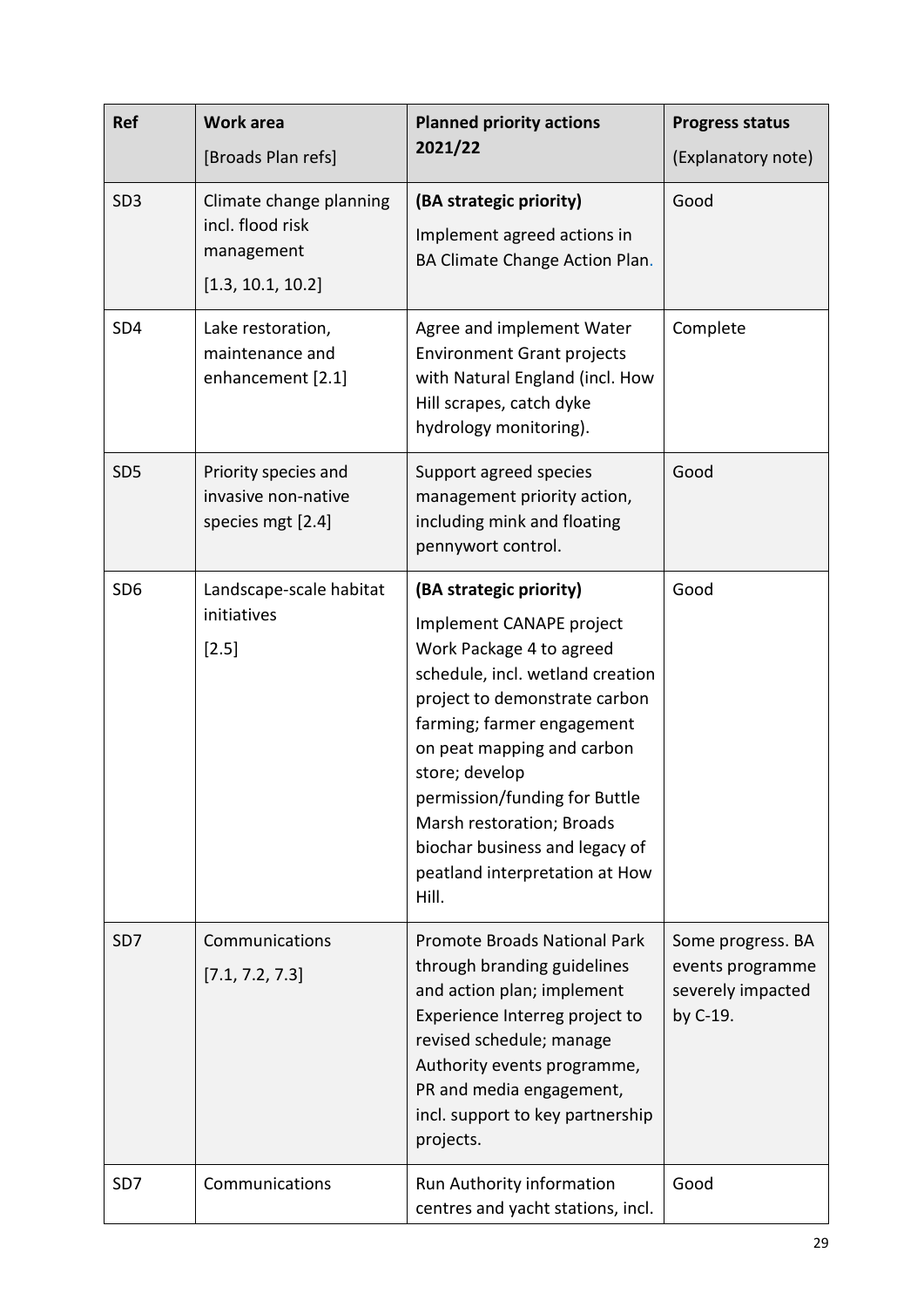| Ref             | <b>Work area</b><br>[Broads Plan refs]                                    | <b>Planned priority actions</b><br>2021/22                                                                                                                                                                                                                                                                                               | <b>Progress status</b><br>(Explanatory note)                                |
|-----------------|---------------------------------------------------------------------------|------------------------------------------------------------------------------------------------------------------------------------------------------------------------------------------------------------------------------------------------------------------------------------------------------------------------------------------|-----------------------------------------------------------------------------|
|                 | [7.1, 7.2, 7.3]                                                           | Ranworth TIC and Experience<br>outdoor exhibition space in<br>Norwich (summer 2021).                                                                                                                                                                                                                                                     |                                                                             |
| SD <sub>8</sub> | Education<br>[9.4, 9.5]                                                   | <b>Implement Education Strategy</b><br>annual action plan, incl. Broads<br>Curriculum, work placements,<br>award schemes and Water,<br>Mills & Marshes activities.<br>Prepare for Education Strategy<br>review in 2022.                                                                                                                  | Some progress.<br>Work placement<br>scheme impacted<br>by C-19.             |
| SD <sub>8</sub> | Education<br>[9.4, 9.5]                                                   | <b>Implement Generation Green</b><br>project plan.                                                                                                                                                                                                                                                                                       | Good                                                                        |
| SD <sub>9</sub> | Development<br>management<br>[8.1]                                        | Prepare and adopt<br><b>Supplementary Planning</b><br>Documents and guidance to<br>support Local Plan policy. Start<br>review of Local Plan for the<br>Broads.                                                                                                                                                                           | Good                                                                        |
| SD <sub>9</sub> | Development<br>management<br>[8.1]                                        | Provide planning service,<br>including determining<br>applications to national targets,<br>providing free pre-app advice,<br>investigating alleged breaches<br>of Planning & Listed Building<br>Consent incl. condition and<br>s106 monitoring, and resolving<br>breaches of control; conduct<br>annual Customer Satisfaction<br>Survey. | Good                                                                        |
| SD <sub>9</sub> | Development<br>management<br>[8.1]                                        | <b>Engage with District Councils</b><br>on Land Registry changes to<br>ensure records are accurate.                                                                                                                                                                                                                                      | Limited (no<br>progress at District<br>Council level).                      |
| SD10            | Landscape Character and<br><b>Historic Asset</b><br>Management (5.1, 5.2) | Review and adopt<br><b>Conservation Area Appraisals</b><br>for Horning, Belaugh and<br>Halvergate and Tunstall.                                                                                                                                                                                                                          | Some progress.<br>Halvergate and<br>Tunstall will be<br>finalised in 22/23. |